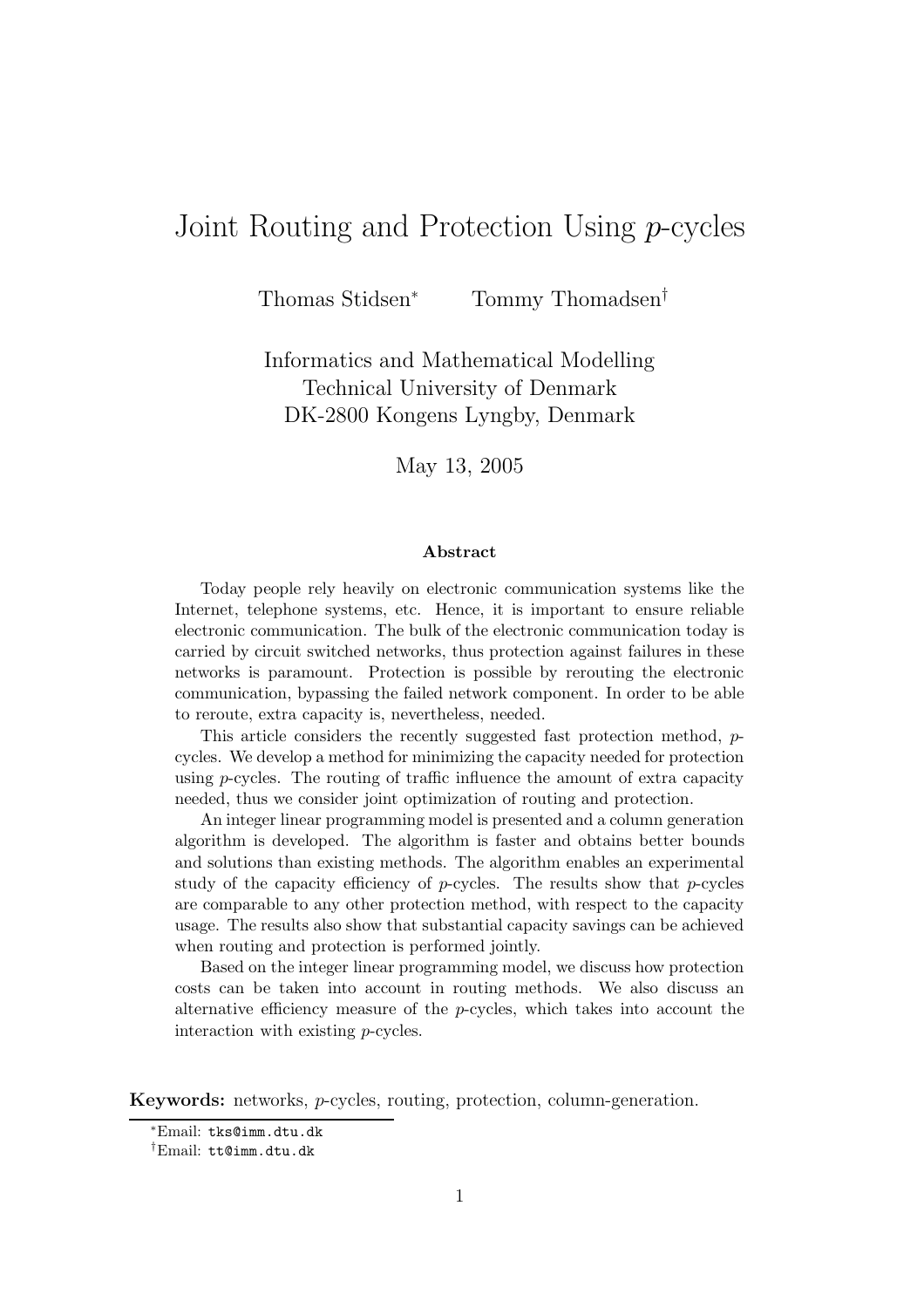## **1 Introduction**

Reliable communication networks are important in society today because of the increasing dependency on electronic communication. However, most communication networks are vulnerable to equipment failures, cable cuts, electric outages, etc. Furthermore, is difficult, if possible at all, to avoid such failures. Alternatively, the traffic may be reestablished by rerouting the traffic around the failed network components.

Most of the high capacity communication networks today are circuit switched, i.e. a connection is established prior to sending actual data. In this article we consider bidirectional connections which enables two way communication via bidirectional links. In Figure 1(a), a bidirectional connection is established between node A and node D. Given a network of nodes and bidirectional links and a communication demand defined by a set of bidirectional connections, routing is the optimization task of deciding the paths which should be used by the bidirectional connections. The path of the connection in Figure 1(a) use the links  $AF, FE$ , and  $ED$ . Furthermore, the connection occupies a certain bandwidth on the links  $AF$ ,  $FE$ , and  $ED$  of its path. The required capacity of a link is the sum of the bandwidths of all connections which pass the link. The *working capacity* of the network is the summed capacity of all the links.



Figure 1: A circuit switched network

In Figure 1(b), the effect of a link failure of link  $FE$  is shown: The link between  $E$  and  $F$  fails and the connection between  $A$  and  $D$  is lost. When a link failure occurs, the connections may be reestablished by rerouting the connections passing the failed link. Rerouting is applied in protection methods to recover failures. A number of different protection methods has been suggested: Span protection, path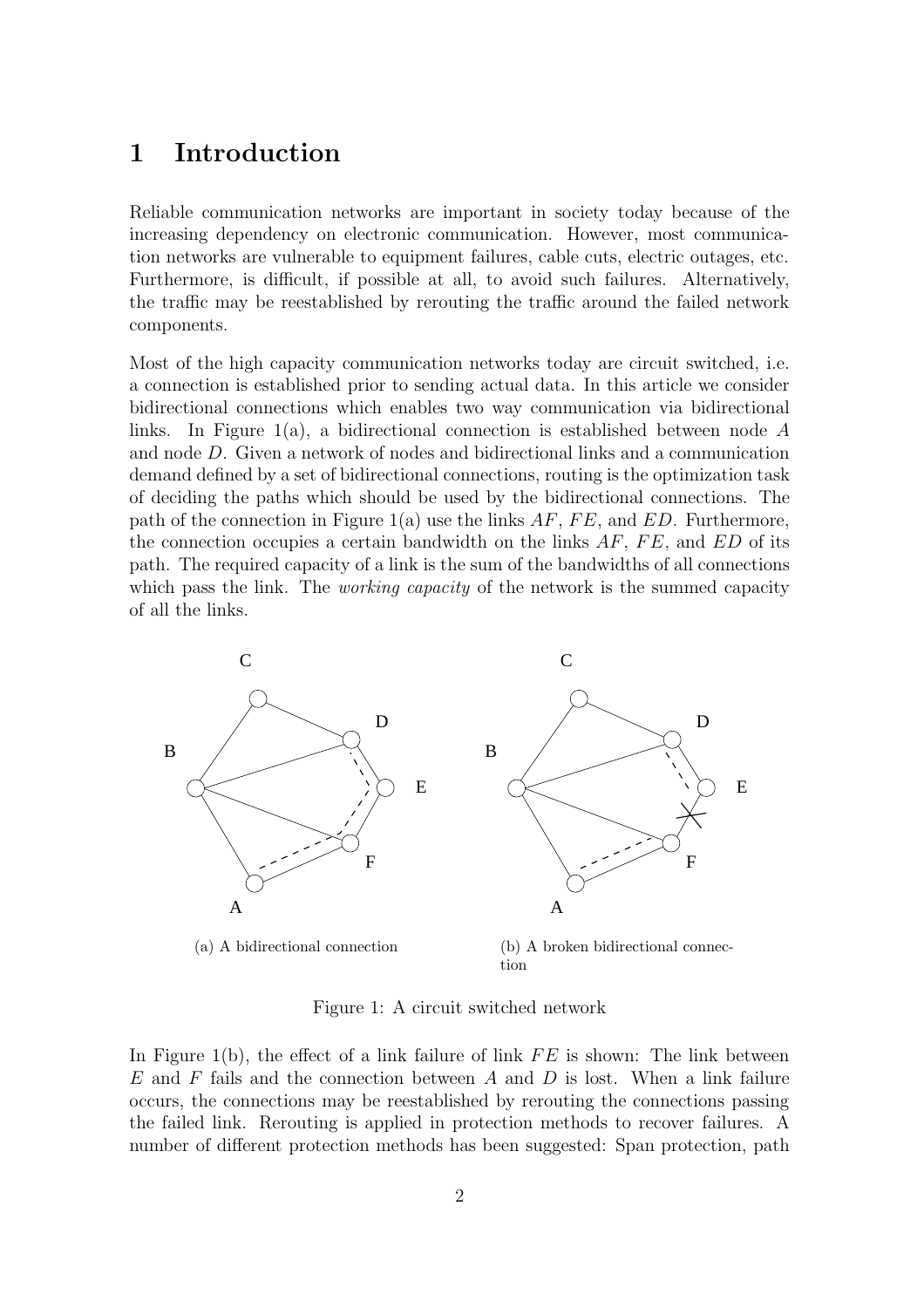protection, ring protection, global rerouting [16, 19], and p-cycle protection. For a comprehensible review of the different protection techniques we refer to [6]. Generally these protection methods protect against any single link failure. We consider cycle protection [13] as an abstract model of ring protection.

In order to be able to reroute in link failure situations, capacity is needed in addition to the working capacity. Determining what additional capacity should be installed in order to be able to handle any single link failure is an optimization task. The additional capacity necessary is denoted the protection capacity.

Recently the so-called p-cycle protection method (Pre-configured Protection Cycle), has been suggested [8]. The authors claim that the *p*-cycle protection method is both capacity efficient and offer fast protection, leading to the claim that p-cycles provide "ring-like speed with mesh-like capacity".

Routing is usually done prior to protecting the network. For p-cycles, it is, however, beneficial to optimize routing and protection jointly. This article considers the joint routing and protection problem, where protection is performed using p-cycles. The main contribution is the development of a column generation algorithm which determines close to optimal solutions for the joint routing and protection problem.

The remainder of the article is organized as follows. In Section 2, the general problem of routing and p-cycle protection is described. Previous work on optimization of  $p$ cycle protection is briefly reviewed in Section 3. In Section 4, the column generation algorithm for joint routing and  $p$ -cycle allocation is described. This algorithm is tested on six networks and in Section 5, the results are presented and discussed. Finally concluding remarks are given in Section 6.

## **2 The** p**-cycle Protection Method**

The p-cycle protection method uses additional capacity allocated in cycles to protect the links. The allocated cycles are denoted  $p$ -cycles. The same amount of capacity is required on all links of the p-cycle. The capacity is pre-configured such that in case of a link failure, the only nodes that need to do rerouting are the end nodes of the failed link. Thus no signaling is required. The  $p$ -cycle protects two types of links, on-cycle links, see Figure  $2(a)$  and straddling (chord) links, see Figure  $2(b)$ . In the figures, the thick solid lines indicate the pre-configured capacity of the  $p$ -cycle. The failed links, in Figure 2(a) link  $EF$  and in Figure 2(b) link  $BF$ , are marked with a cross.

On-cycle protection uses the fact that there is always one other way around the cycle, in case of a link failure. In case a link on the cycle fails, the connections on that link are rerouted over the remaining links of the cycle. The rerouted connections are illustrated with the dashed line from node E through  $D C B A$  to node F. Naturally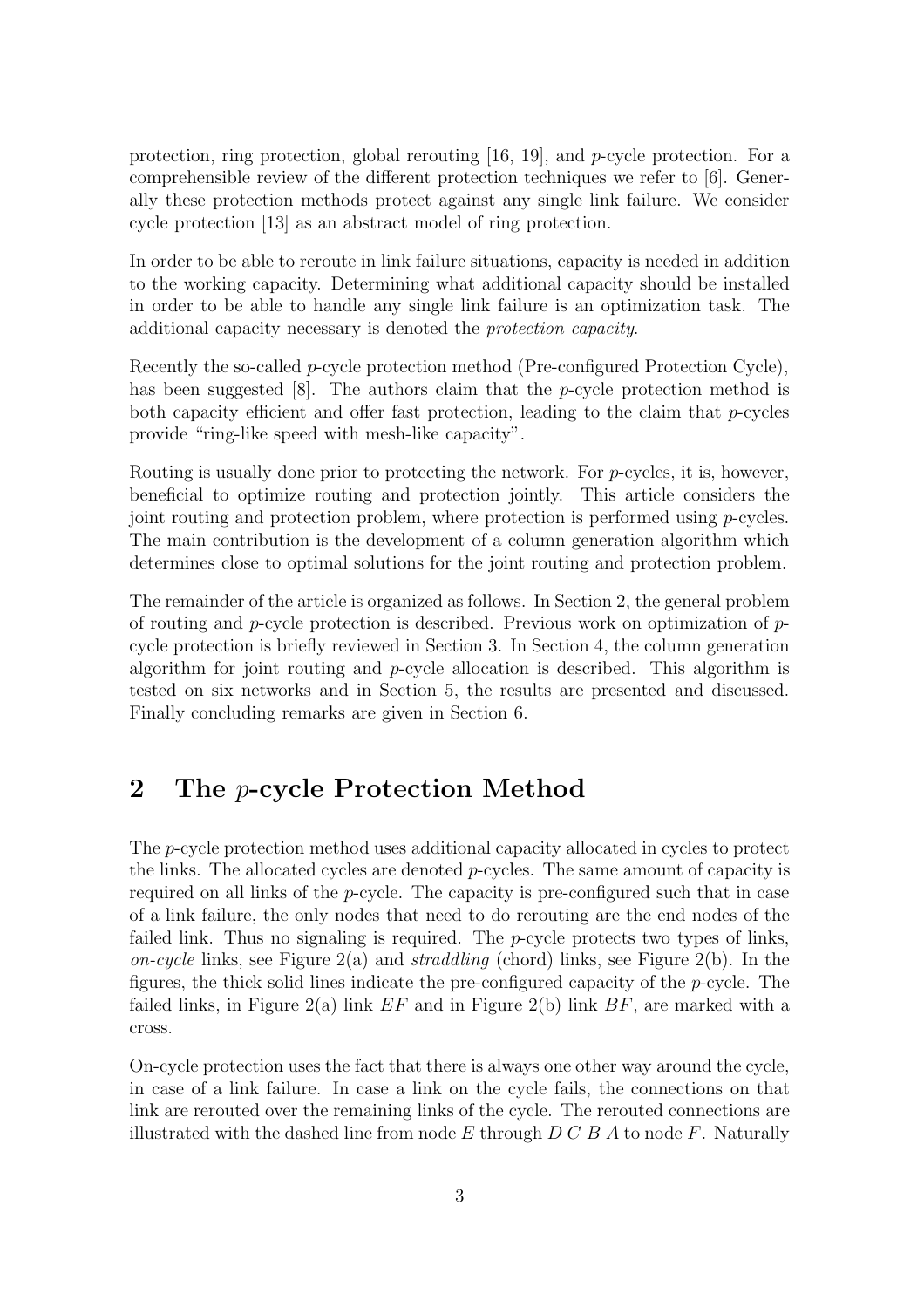

Figure 2: p-cycle protection

the maximal number of connections which can be protected for the on-cycle links corresponds to the pre-configured capacity of the p-cycle.

Figure 2(b) shows how a straddling link can be protected. Because the end-nodes are on the cycle but the link is not on the cycle, the cycle has two routes between the end-nodes  $(B \text{ and } F)$  of the failed link, illustrated with the dashed line and the dotted line in Figure  $2(b)$ . The *p*-cycle can hence protect twice the pre-configured capacity of the *p*-cycle. For a more comprehensive description of *p*-cycles we refer to chapter 10 in [6].

A link may be protected by several  $p$ -cycles, i.e. if a link fails, the connections using that link may be protected by rerouting them along several different  $p$ -cycles protecting that link.

This article studies the problem of jointly planning routing and p-cycle protection. Given a network and a connection demand, the sum of the working capacity and the protection capacity of the network is minimized.

# **3 Previous Work on** p**-cycle Planning**

p-cycles were first suggested in [8] and it was claimed that p-cycles provide "ring-like speed with mesh-like capacity". Since then, a number of articles have been published regarding different aspects of p-cycles. In this section we briefly review those which are most relevant in connection with the joint routing and  $p$ -cycle protection problem considered here.

In [15] theoretical arguments are given for the efficiency of p-cycles. Bounding-type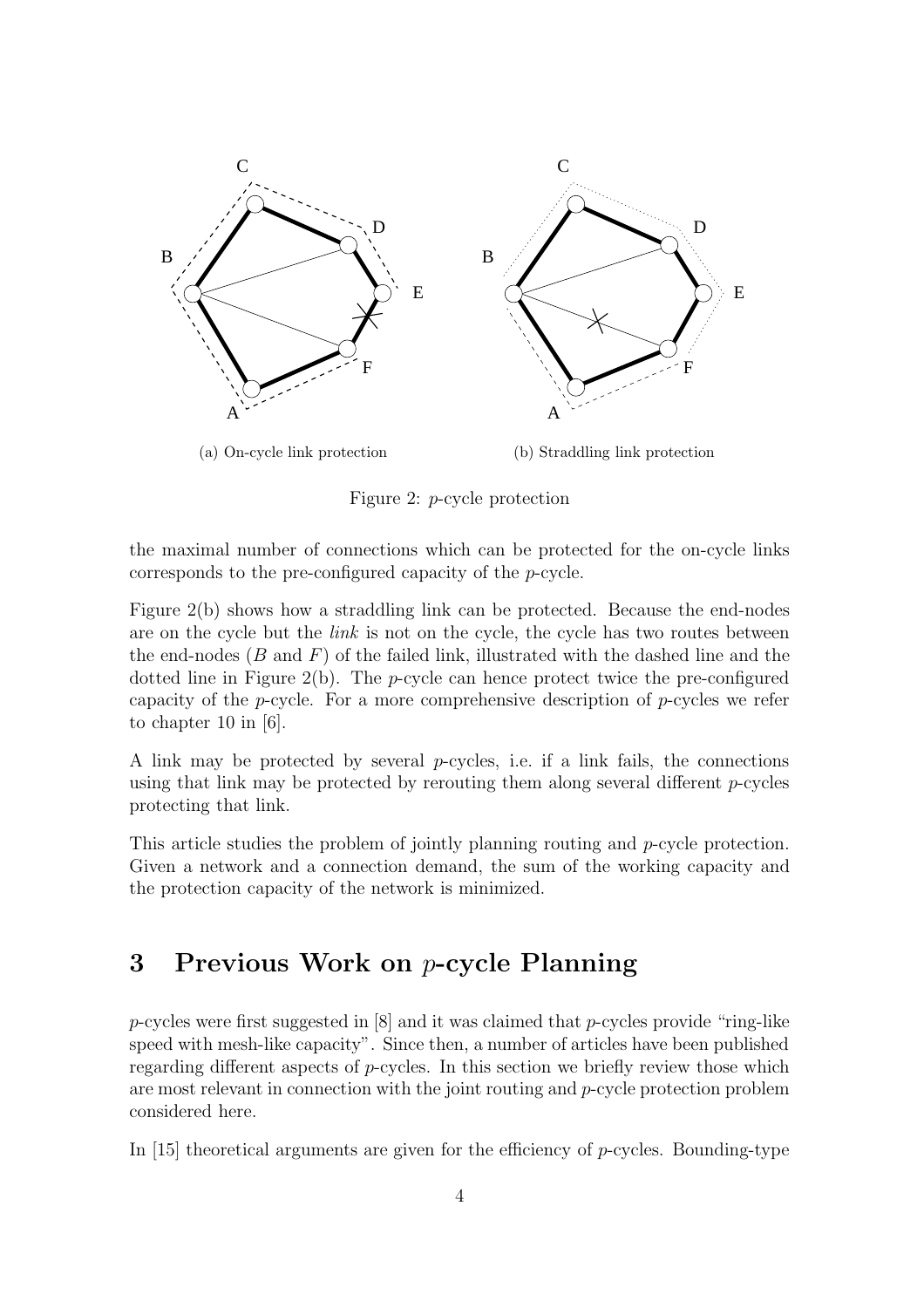arguments are given for the claim that the  $p$ -cycle method is the most capacity efficient pre-configured protection method. They do, however, base the argumentation on fully connected networks. This seems far from the rather sparsely connected telecommunication networks.

A Mixed Integer Program (MIP) model for planning p-cycle protection is presented in [8]. A prerouted network is assumed, i.e. the protection capacity requirement is minimized given the working capacity. One problem with the MIP model is that it requires enumeration of all possible  $p$ -cycles. Furthermore, it may be capacity inefficient since routing and protection are performed separately. Because the number of p-cycles grows exponentially, only networks of moderate size may be solved to optimality. By pre-selecting "promising"  $p$ -cycles, the size of the networks which can be handled may be increased albeit sacrificing the optimality guarantee. This is considered in [4, 9]. In [4] two measures for evaluating *p*-cycles are suggested. In Section 4.4.2 we study these measures in more detail. In [9], the effect of preselecting p-cycles of different size is investigated.

The problem of *joint* routing and *p*-cycle protection is studied in [7, 12]. In [7] a number of paths and *p*-cycles are pre-selected, making optimization of networks of medium size possible, again sacrificing the optimality guarantee. In [12], column generation is applied to implicitly represent all paths and  $p$ -cycles. The column generation subproblem is, however, not solved to optimality and thus no bounds can be derived, see Section 4.4.1. Still, it is in [12] demonstrated that low capacity requirements can be achieved using *p*-cycle protection. In [13], the related problem of joint routing and protection using cycles is studied.

A different approach is taken in [14]. Here a complex MIP model, which does not require enumeration of all possible  $p$ -cycles, is formulated. The number of binary variables of the formulation is  $O(|N|\cdot|L|\cdot|C|)$ , where |N| is the number of nodes, |L| is the number of nodes and |C| is the number of different p-cycles which are actually used. While this is certainly an improvement compared to an exponential number of variables in the MIP formulation from [8], the size of the formulation still grows significantly making optimal solution methods intractable for networks of medium size. Instead, an elaborate method for stepwise optimization of gradually refined models is suggested. The approach is verified by application to full meshed networks with up to 25 nodes.

## **4 Solution Methodology**

As discussed in Section 3, the MIP model suggested in [8] requires enumeration of all possible  $p$ -cycles to achieve an optimal solution. In this section, we describe how the use of a column generation algorithm allows us to solve a relaxation of the MIP model through *implicit* enumeration of the  $p$ -cycles. This enables solution of the LP-relaxed MIP model to optimality generating only a fraction of the possible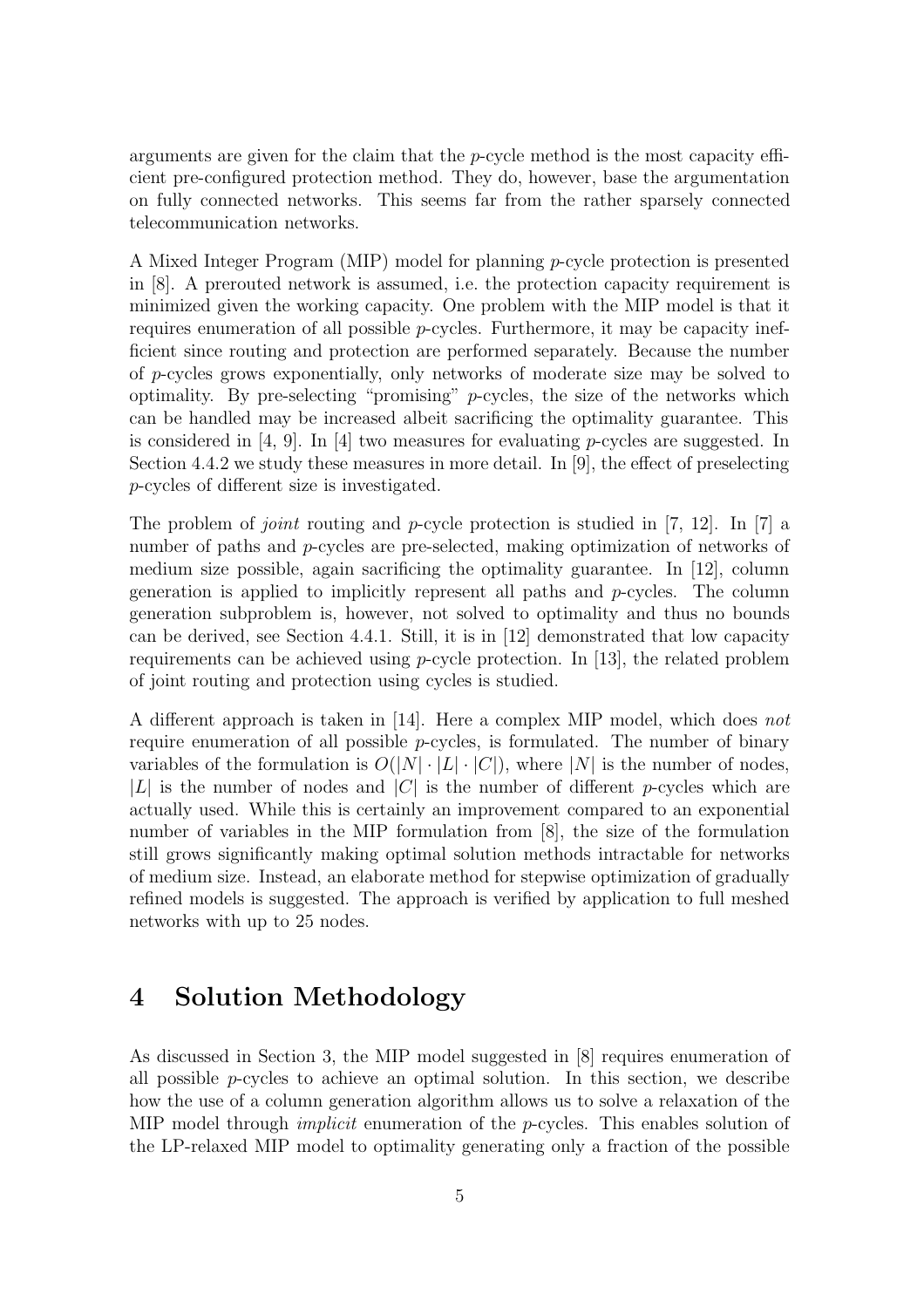p-cycles.

Section 4.1 describes the MIP model for joint routing and p-cycle protection. In Section 4.2 the column generation algorithm which is needed to solve the relaxed MIP model is described. The column generation algorithm requires the solution of two sub-problems: The path generation problem described in Section 4.3, and the p-cycle generation problem described in Section 4.4. Finally, Section 4.5 describes how to use the generated paths and p-cycles to find near optimal solutions to the original MIP model.

### **4.1 The Joint Routing and Protection Planning Problem**

Consider a network consisting of a set of nodes  $N$  and a set of links  $L$ . Furthermore, a set of connection demands D, indexed by unordered node pairs,  $k, l \in V$  are defined. The constant  $d_{kl} \in N_0$  is the number of connections demanded between nodes k and l. A set of paths  $P_{kl}$ , exist for each demand kl and a set of p-cycles R are given. Let  $c_{ij}$  be the capacity cost for allocating one unit of capacity on link ij ∈ L. The capacity cost of a path  $p \in P_{kl}$  is  $c_p^{kl} = \sum_{ij \in p} c_{ij}$ . The capacity cost of a p-cycle  $r \in R$  is  $c_r = \sum_{ij \in r} c_{ij}$ , i.e. the sum of the capacity cost of the on-cycle links of the p-cycle. We assume that the capacity unit of the required connections  $d_{kl}$  is equal to the capacity units of the links.

The constants  $PATH_{p,ij}^{kl}$  have value 1 if path  $p \in P_{kl}$  use link  $ij \in L$  and 0 otherwise. The constants  $PCYC_{r,ij}$  have value 1 if link ij of p-cycle r is on-cycle, 2 if link ij is straddling, and 0 otherwise. The  $PCYC_{r,ij}$  constants define the protection offered by the p-cycle.

The variables  $v_p^{kl} \in Z^+$  are the number of connections of demand  $kl \in D$  that use path  $p \in P_{kl}$  and the variables  $u_r \in Z^+$ , are the pre-configured capacity of p-cycle  $r \in R$ . Then a MIP model for the Joint routing and p-cycle protection problem, henceforth called the JP model can be formulated:

**minimize:**

$$
\underbrace{\sum_{r \in R} c_r \cdot u_r}_{kl \in D} + \underbrace{\sum_{kl \in D} \sum_{p \in P_{kl}} c_p^{kl} \cdot v_p^{kl}}_{l}
$$
 (1)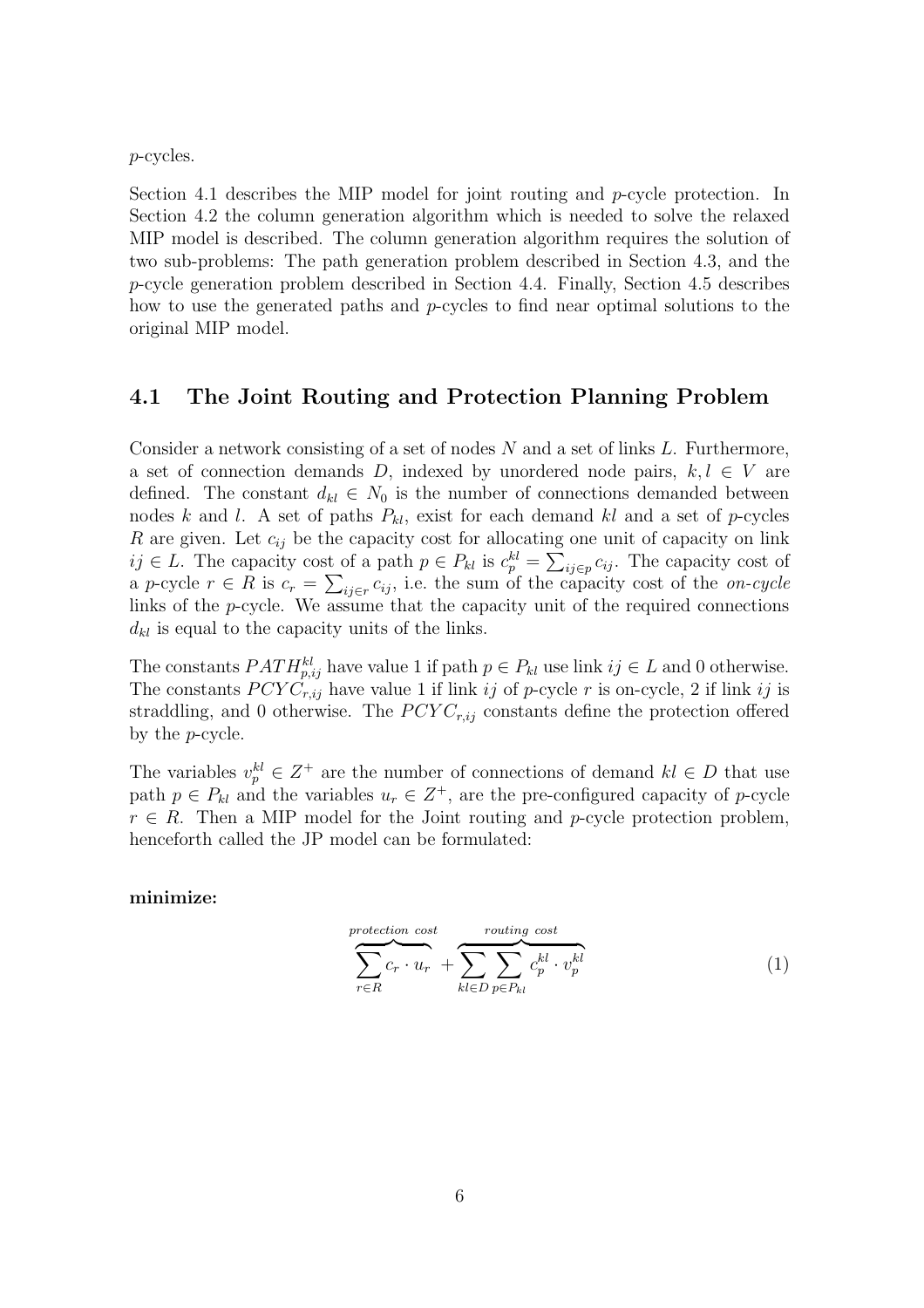**subject to:**

$$
\sum_{p \in P_{kl}} v_p^{kl} = d_{kl} \quad \forall \ kl \in D \quad (2)
$$

$$
(\pi_{ij}) \quad \sum_{r \in R} PCYC_{r,ij} \cdot u_r - \sum_{kl \in D} \sum_{p \in P_{kl}} PATH_{p,ij}^{kl} \cdot v_p^{kl} \geq 0 \quad \forall \; ij \in L \quad (3)
$$

$$
v_p^{kl} \in Z^+ \qquad \qquad \forall \ p \in P_{kl} \quad (4)
$$

$$
u_r \in Z^+ \qquad \qquad \forall \ r \in R \quad (5)
$$

The objective function (1) calculates the combined routing and protection cost. The constraints (2) ensure that all demands are satisfied by routing exactly the required connections along one or more of the available paths. The constraints (3) ensure that each link is protected against failure by allocation of enough protection capacity along p-cycles which offers protection to the link. Notice the difference between oncycle link protection and straddling link protection is included in the  $PCYC_{r,ij}$ constant. The dual variables of constraints (2) are  $\xi_{kl}$  and the dual variables of constraints (3) are  $\pi_{ij}$ .

The JP model is a generalization of the MIP model suggested in [8], which arises when  $P_{kl}$  contain exactly one path, the shortest, for each demand kl. The same model as the above is used in [7, 12]. The main problem with the JP model is that the number of paths and  $p$ -cycles grows exponentially with the number of nodes (and links) in the network. In order to ensure optimality, all paths and  $p$ -cycles must be considered explicitly or implicitly. To avoid explicit representation of paths and p-cycles, column generation is applied. The Relaxed JP model, R-JP is created by relaxing the integer domain constraints (4) and (5) of the variables  $v_p^{kl}$  and  $u_r$ , i.e.  $v_p^{kl}, u_r \in R^+$ . The R-JP model is an LP model, which can then be solved using column generation where the paths and  $p$ -cycles are taken into account implicitly. The column generation algorithm solves a R-JP model of reduced size where only a small subset of paths P and p-cycles R are included. We denote this the R-JP(P,R) model. Paths and *p*-cycles are then generated when needed.

### **4.2 Column Generation Algorithm**

The idea of a column generation algorithm is to only generate the variables when needed, i.e. when the reduced cost of a variable is negative. For each iteration of the column generation algorithm the paths (one for each demand) with the minimal reduced cost is found and the *p*-cycle with the minimal reduced cost is found. If the reduced cost of a path or a *p*-cycle is negative, they are called *improving*. If no improving paths or p-cycles are found, the algorithm terminates and the R-JP model has been solved to optimality using only a subset of possible paths and *p*-cycles. The column generation algorithm is given in pseudo-code in Figure 3.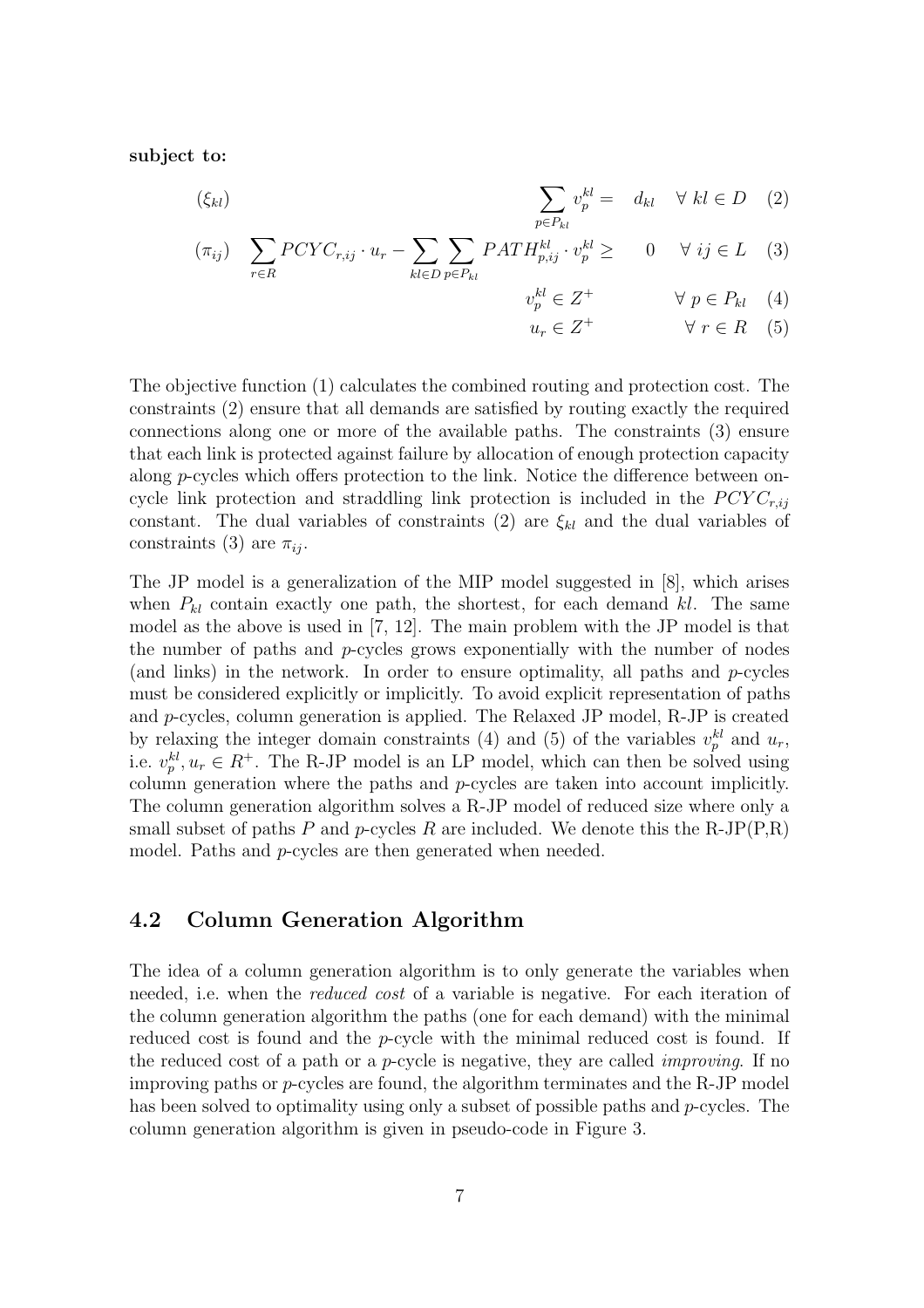| $P =$ Shortest path for each demand node pair kl                  |
|-------------------------------------------------------------------|
| $R =$ one dummy p-cycle for each link ij                          |
| do                                                                |
| Solve the $R-JP(P,R)$ problem                                     |
| Solve routing subproblems searching for improving paths           |
| if improving paths found then                                     |
| Add improving paths to $P$                                        |
| Solve $p$ -cycle subproblem searching for an improving $p$ -cycle |
| if improving $p$ -cycle found then                                |
| Add improving <i>p</i> -cycle to $R$                              |
| while improving path or improving $p$ -cycle is found             |

Figure 3: The joint routing and p-cycle protection column generation algorithm

Initially the column generation algorithm is started with a set of shortest paths, one for each demand, and a set of dummy p-cycles one for each link i. A dummy pcycle is a (non-existent)  $p$ -cycle which has the ability of protecting just one link and which is so expensive that it will never show up in the optimal solution. Then the  $R-JP(P,R)$  model is solved based on the current set of paths  $P$  and the current set of p-cycles R. Based on the dual variables from equation (2)  $(\xi_{kl})$  and equation (3)  $(\pi_{ij})$ , improving paths and p-cycles are found. This process continues until no improving paths or p-cycles are found.

## **4.3 Subproblem I: Path Generation**

The path generation problem is the problem of generating paths with negative reduced cost. The reduced cost of a variable  $\hat{c}_p^{kl}$  can be calculated based on the dual variables  $\xi_{kl}$  and  $\pi_{ij}$  from equation (2) and equation (3) in the R-JP(P,R) model and the link cost  $c_{ij}$  as follows.

$$
\hat{c}_p^{kl} = \sum_{ij \in p} c_{ij} - \xi_{kl} + \sum_{ij \in p} \pi_{ij} \tag{6}
$$

Each reduced cost contains three terms, the sum of the link costs  $c_{ii}$ , a reward term  $\xi_{kl}$  for providing an additional path to route the demand kl and a sum of the link protection costs  $\pi_{ii}$ . The term  $\xi_{kl}$  appear in the reduced cost for all kl-paths. Therefore the path with the lowest reduced cost for a demand kl can be found as the shortest path in a network with link costs defined as follows.

$$
\overline{c}_{ij} = c_{ij} + \pi_{ij} \tag{7}
$$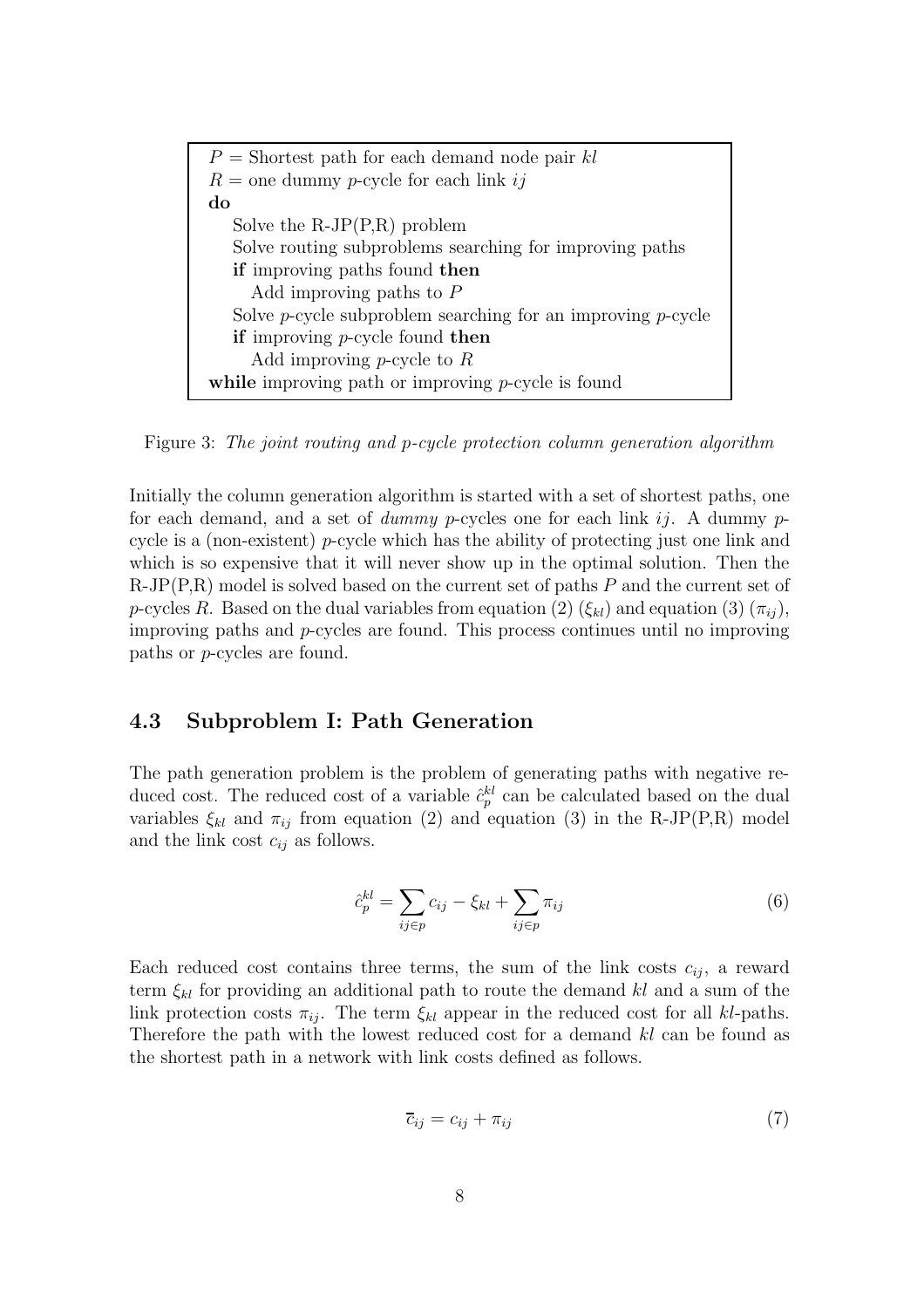By duality  $\pi_{ij} \geq 0$  and by assumption  $c_{ij} \geq 0$ , this means that  $\overline{c}_{ij} \geq 0$ . Thus we can apply the Floyd-Warshall algorithm [3] and the shortest paths for all demands kl can be calculated in  $O(|N|^3)$ . The running time may be improved using iterated Dijkstra, but since running time for generating paths is insignificant, this has not been implemented.

For all node pairs kl, if a path exists with  $\hat{c}_p^{kl} < 0$  it is an improving path and it is included into the set of paths  $P$  in the R-JP(P,R) model.

Column generation is a standard approach used for the multi commodity flow problem, hence the pricing problem of paths has been extensively studied. The problem is studied in connection with network restoration in [11] and in connection with  $p$ -cycles in [12].

When the column generation algorithm terminates, the price  $\overline{c}_{ij}$  is the price for using that link, including both routing costs and protection costs. Often joint routing and  $p$ -cycle protection is unrealistic because, as is argued in [14], introduction of new p-cycles in a network is a strategic decision, whereas routing is an operational decision. We suggest that after the strategic choice of  $p$ -cycles, based on a *forecast* of the demand, routing is performed as shortest path routing based on  $\overline{c}_{ij}$  prices. This is not optimal because new p-cycles may be needed, but an estimation of the protection costs is utilized in the routing.

### **4.4 Subproblem II:** p**-cycle Generation**

The second subproblem is the  $p$ -cycle generation problem, i.e. the problem of generating p-cycles with negative reduced costs. The reduced costs of the p-cycles depend only on the  $\pi_{ij}$  dual values. The reduced costs may be calculated as given below.

$$
\widehat{c}_r = \sum_{ij \in r} c_{ij} - \sum_{ij \;straddling \; r} 2 \cdot \pi_{ij} - \sum_{ij \in r} \pi_{ij} = \sum_{ij \in r} c_{ij} - \sum_{ij \;straddling \; r \; or \; ij \in r} 2 \cdot \pi_{ij} + \sum_{ij \in r} \pi_{ij}
$$
\n(8)

The last equality sign follows immediately by including both straddling and on-cycle links into the second sum and afterwards correcting by adding the third sum.

The *p*-cycle generation problem is an NP-hard optimization problem  $[12, 17]$  which we have previously termed the Quadratic Selective Travelling Salesman problem. This problem is described in detail in [17] and we refer to this article for an in-depth treatment. In [10] a polyhedral study of the problem is carried out.

The following MIP model of the P-Cycle Generation problem, henceforth called the PCG model, uses three types of variables: The variables  $y_i \in \{0, 1\}$  represent the nodes which are part of the  $p$ -cycle, 1 for being included 0 otherwise. The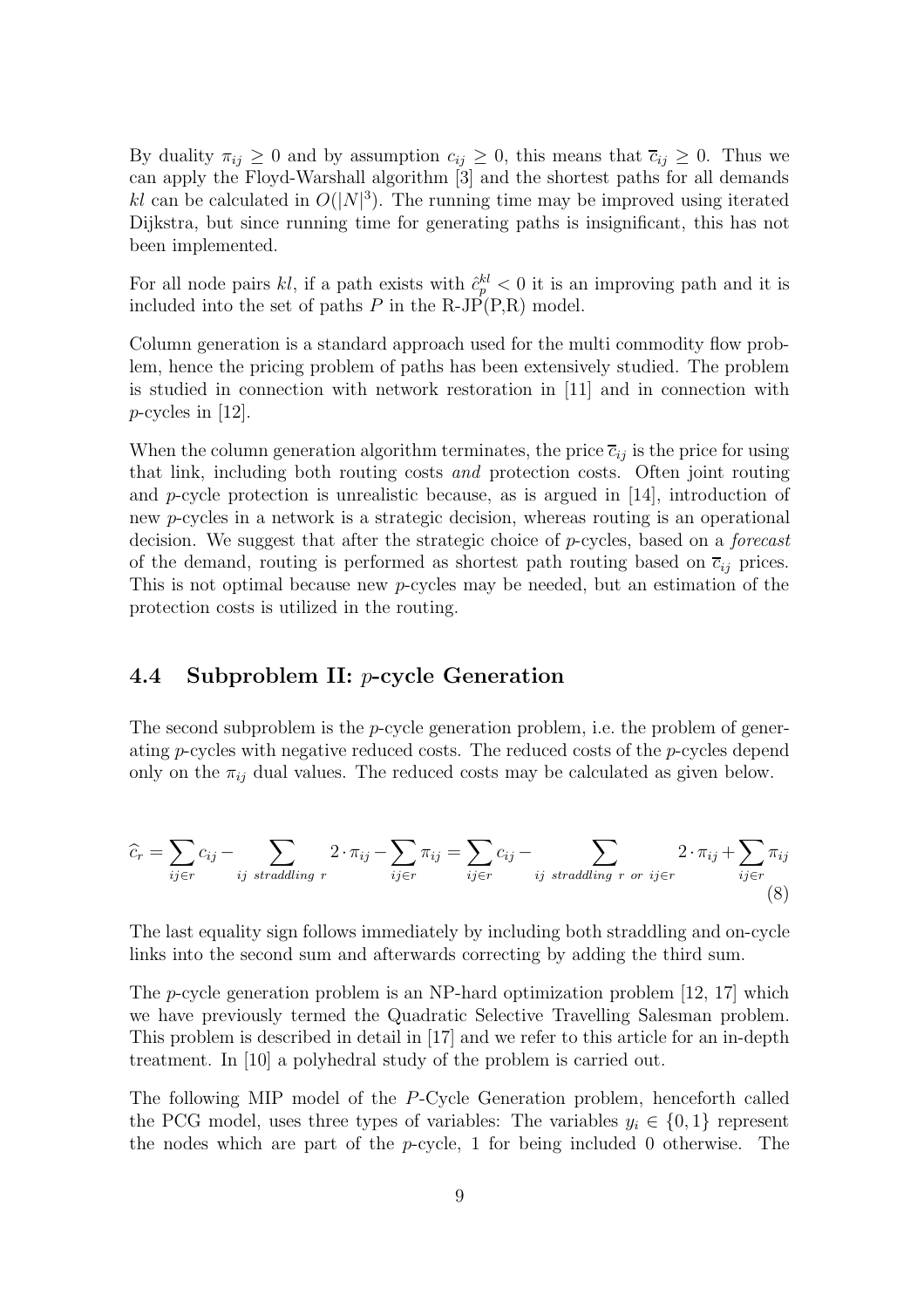variables  $x_{ij} \in \{0,1\}$  for  $ij \in L$  represents the links where the protection capacity is pre-configured, 1 for being included 0 otherwise. Finally the variables  $z_{ij} \in R^+$ represents all node pairs  $ij \in L$  which are included in the p-cycle, 1 for the node pair being included 0 otherwise. The PCG is then expressed as follows.

#### **minimize:**

$$
\sum_{ij \in L} (c_{ij} + \pi_{ij}) x_{ij} - \sum_{ij \in L} 2\pi_{ij} z_{ij}
$$
\n(9)

**subject to:**

$$
\sum_{j \in V} x_{ij} = 2y_i \qquad \forall \ i \in N \qquad (10)
$$

- $z_{ij} \leq y_i$   $\forall$  ij  $\in L$  (11)
- $z_{ij} \leq y_j$   $\forall$  ij  $\in L$  (12)  $z_{ij} \ge y_i + y_j - 1$   $\forall ij \in L$  (13)

$$
\sum_{i \in S, j \notin S, ij \in L} x_{ij} \ge 2(y_k + y_l - 1)
$$
\n
$$
\forall S \subset N, 3 < |S| < |N| - 3, \quad k \subset S, 1 \neq S \tag{14}
$$

$$
\forall S \subset N, 3 \le |S| \le |N| - 3, k \in S, l \notin S \tag{14}
$$

$$
x_{ij}, y_i \in \{0, 1\} \quad z_{ij} \in R^+ \tag{15}
$$

The objective equation (9) calculates the reduced cost as described above in equation  $(8)$ . All nodes which are in the *p*-cycle are required to have to two incident links, which is ensured by equation (10). For each  $ij \in L$  where i and j are included in a p-cycle, i.e.  $y_i = 1$  and  $y_j = 1$ , the variable  $z_{ij} = 1$ . This is ensured by equation (11), (12) and (13). Since  $\pi_{ij} \geq 0$ , constraints (13) are implied and are thus not necessary in the formulation. Sub-tour elimination constraints are added in order to ensure that connected cycles are constructed (14). Finally the domain constraints (15) ensure integer values for the x and  $\gamma$  variables which in turn force integrality of the z variables.

The PCG model is solved using the branch-and-cut algorithm described in [17]. Solving the PCG model is the bottleneck of the column generation algorithm. This is validated by computational tests, see Table 2 in Section 5.1. However, the total computation time is acceptable, thus we have deemed improvements unnecessary. If a speed up of the column generation algorithm is needed, heuristic generation of improving  $p$ -cycles could be applied. Inspiration for this could be sought in algorithms for the TSP problem and pricing problems for cycles [12]. However, to ensure optimality of the column generation algorithm, guarantee of non-negative reduced costs are required, thus, ultimately optimal solution of the PCG model is required.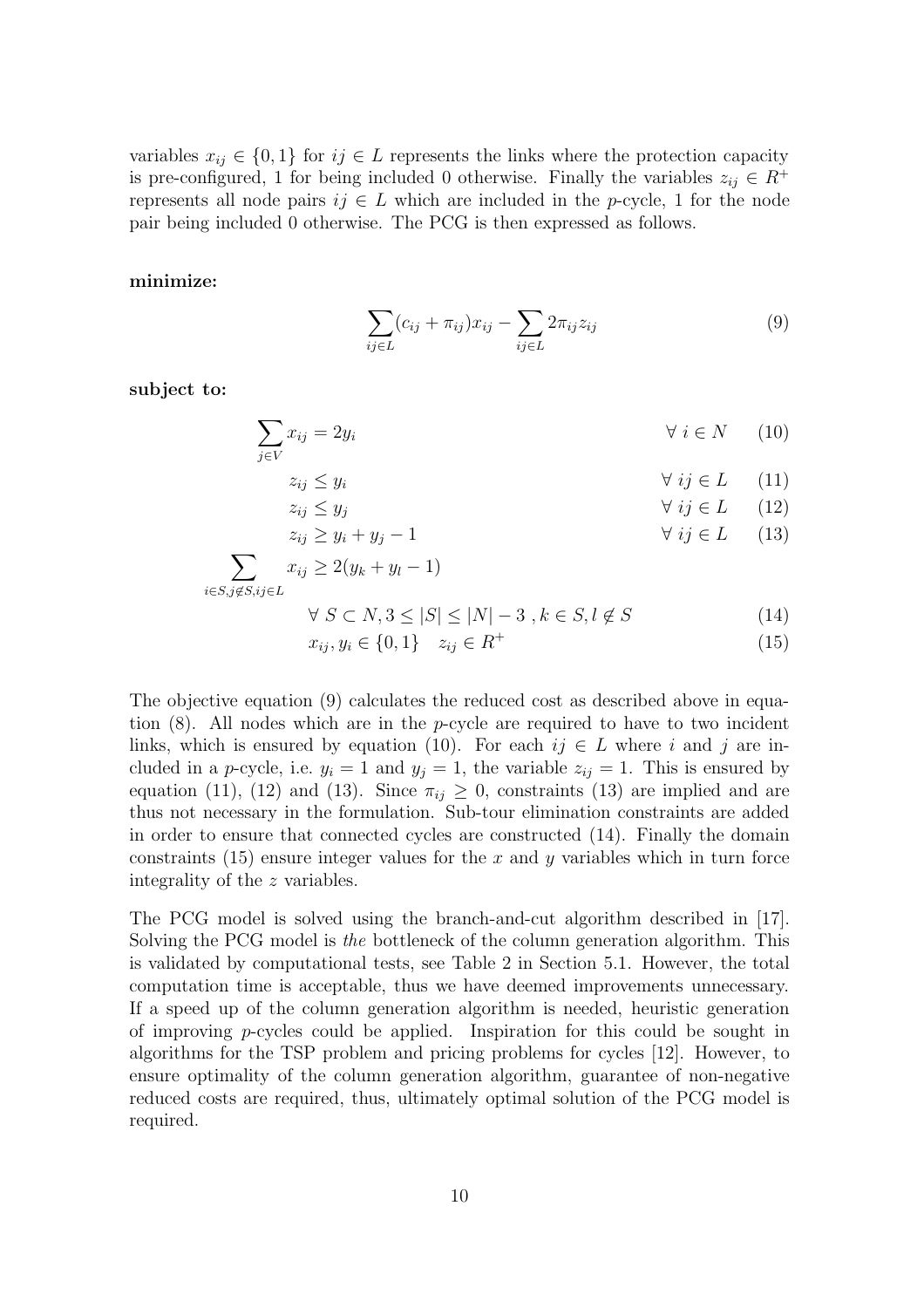#### **4.4.1 Reduced cost of cycles**

For comparison we modify the algorithm to deal with the Joint routing and Cycle protection (JC) model. We use the same column generation algorithm as for the JP model. The only difference is the removal of straddling protection from the  $PCYC_{r,ij}$  constant, i.e.  $PCYC_{r,ij} = 1$  if link ij of p-cycle  $r \in R$  is on-cycle and 0 otherwise. The path generation problem, see Section 4.3, remains the same, but the MIP model for the cycle generation problem is slightly different from the PCG model. The objective is to find the cycle with the most negative reduced cost, hence equation (9) is changed to equation (16) below, where the reward for the straddling links have been removed.

$$
\text{minimize} \quad \sum_{ij \in L} (c_{ij} - \pi_{ij}) x_{ij} \tag{16}
$$

Only the objective function is changed to find improving cycle instead of improving p-cycles. However, at the same time the  $z_{ij}$  variables and the constraints in equation (11), (12) and (13) become obsolete. This indicates that cycle generation is easier than p-cycle generation, and in fact cycles can be generated in polynomial time. Applying the Bellman-Ford algorithm [3], cycles with negative reduced costs, negative cycles, can be found in  $O(|L| \cdot |N|^2)$  time.

#### **4.4.2** p**-cycle Efficiency**

As mentioned in Section 3, one way to reduce the problem of the large number of possible *p*-cycles is to pre-select a fraction of promising *p*-cycles. In [4] two different measures of the *p*-cycles efficiency for *p*-cycle pre-selection is suggested: "A Priori *p*-cycle Efficiency"  $AE(r)$ , see equation (17); and "Demand-weighted *p*-cycle Efficiency"  $EW(r)$ , see equation (18).

$$
AE(r) = \frac{\sum_{ij} PCYC_{r,ij}}{\sum_{ij \in r} c_{ij}}
$$
\n(17)

$$
EW(r) = \frac{\sum_{ij} CAP_{ij} \cdot PCYC_{r,ij}}{\sum_{ij \in r} c_{ij}}
$$
\n(18)

The efficiency measure  $AE(r)$  counts the number of protected links, divided by the cost of the p-cycle. In  $EW(r)$  the offered protection capacity is weighted with the working capacity which needs to be protected for each link,  $CAP_{ij}$ . Hence this measure assumes that the demands are already routed.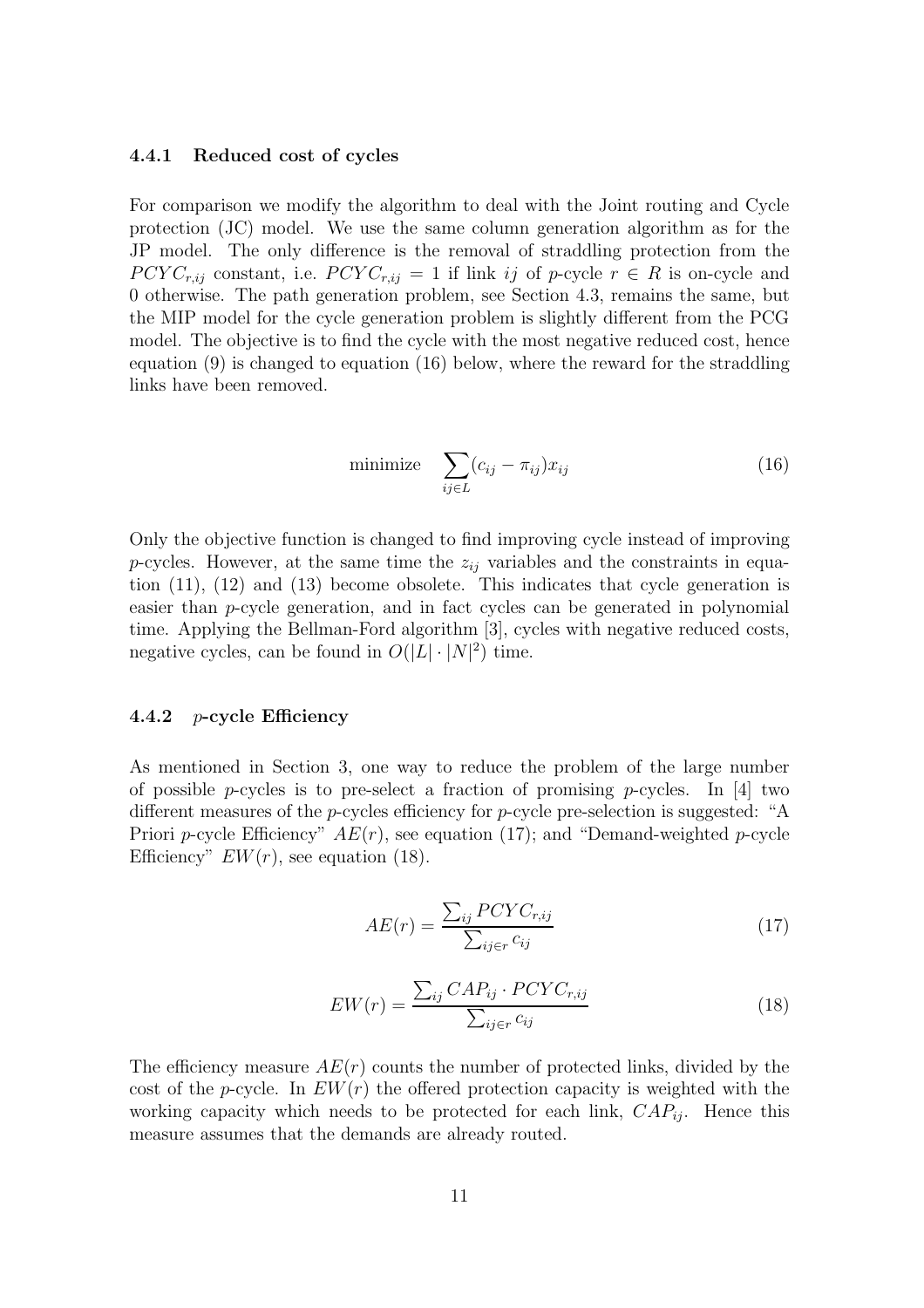To compare  $AE(r)$  and  $EW(r)$  measures with the reduced cost  $(\widehat{c}_r)$  from equation (8), the reduced costs of the *p*-cycles is divided by the cost  $\sum_{i,j \in r} c_{ij}$  (assuming  $\sum_{ij \in r} c_{ij} \neq 0$  of the p-cycle and equation (19) is obtained.

$$
\hat{c}'_r = 1 - \frac{\sum_{ij \in r} \pi_{ij} \cdot PCYC_{r,ij}}{\sum_{ij \in r} c_{ij}}
$$
\n(19)

Given a *p*-cycle r, the sign of  $\hat{c}_r$  is the same as  $\hat{c}_r$ , because we assume  $c_{ij} \geq 0$ , i.e.  $\widehat{c}_r < 0 \Rightarrow \widehat{c}'_r < 0$ . However, the division may have changed the order of the p-cycles with negative reduced costs, hence the best  $p$ -cycle according to equation (8) is not necessarily the best  $p$ -cycle according to equation (19). The division effectively makes the shorter p-cycles more attractive. If we ignore the constant term and change the sign of the fraction, we obtain a new measure which should be maximized.

$$
\hat{c}''_r = \frac{\sum_{ij} \pi_{ij} \cdot PCYC_{r,ij}}{\sum_{ij \in r} c_{ij}} \tag{20}
$$

It is interesting to compare the optimal  $p$ -cycles according to the three different measures:  $AE(r)$  (equation (17)),  $EW(r)$  (equation (18)) and  $\tilde{c}''_r$  (equation (20)). The optimal p-cycle according to the  $AE(r)$  measure, is the p-cycle with the lowest average cost for link protection. The main problem is that it does not take into account the actual need for protection, i.e. the working capacity which needs to be protected. The  $EW(r)$  measure weighs the importance the protection of the links according to the working capacity  $CAP_{ij}$  of each link. The main problem with the  $EW(r)$  measure is that it does not take the interplay of the different p-cycles into account, i.e. a link may not be very interesting to protect, even though  $CAP_{ij}$  is high, because the link might already be cheaply covered by other efficient p-cycles. Given a network, a set of existing p-cycles and a demand, we conjecture that the measures defined in equation (8) and equation (20) are the best measures of future  $p$ -cycles to include into the network. Furthermore, these measures seems most appropriate when choosing *p*-cycles to add in response to increased demand.

### **4.5 Getting Integer Solutions**

The column generation algorithm obtains an optimal solution to the R-JP model, but it is not guaranteed to return an integer solution, i.e. the optimal solution to the JP model. In this article we have chosen the simple solution of solving the JP model using a standard MIP solver with the paths  $P$  and  $p$ -cycles  $R$  collected during the column generation algorithm. Hence it is really the JP(P,R) model which is solved and it is important to acknowledge that the MIP solver only returns the optimal solution given the available paths and  $p$ -cycles and not the optimal integer solution to the full JP model. But because we have an optimal lower bound from the column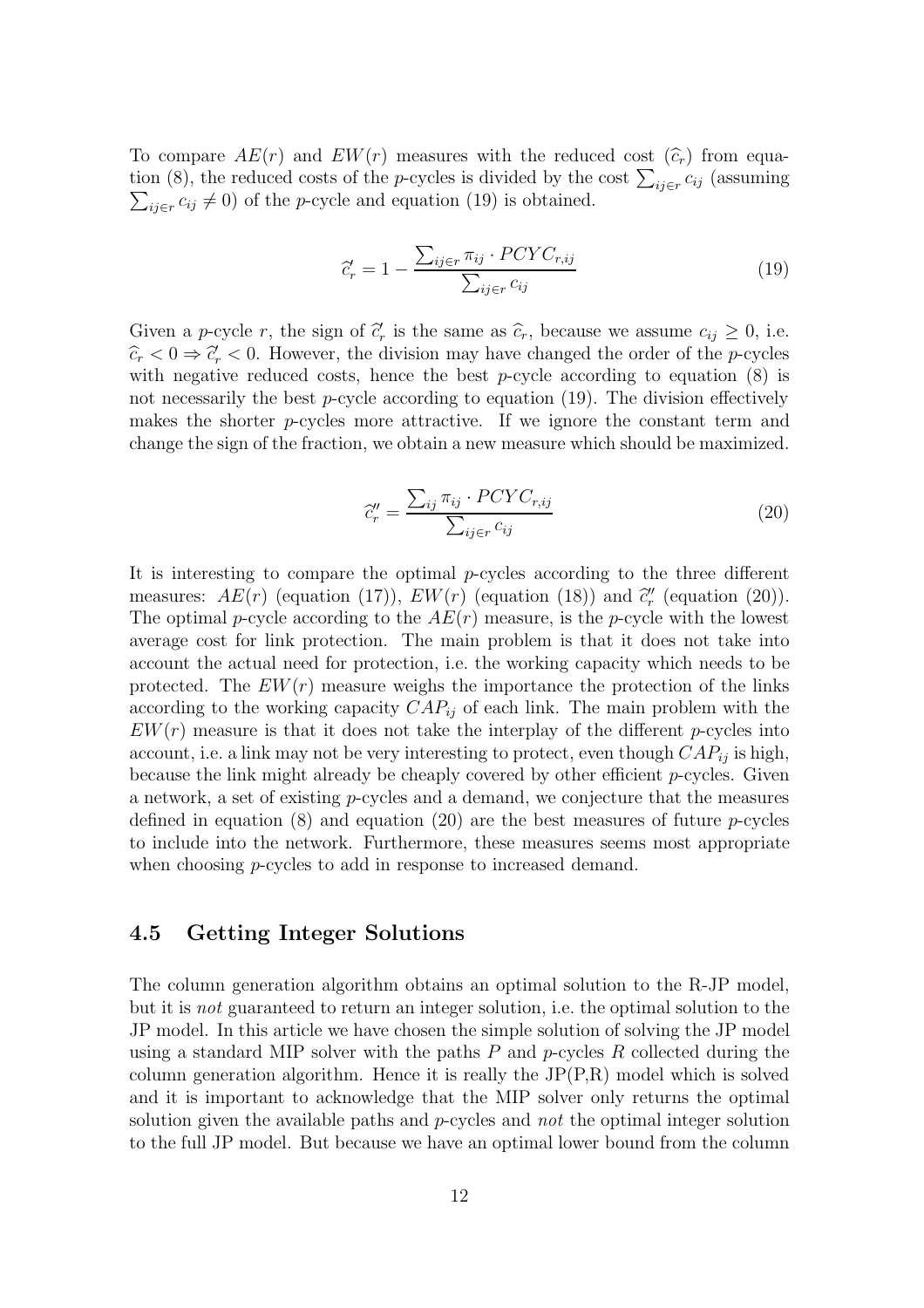generation algorithm, the solution to the R-JP model, we can quantify the worst case optimality gap. As the results clearly illustrates in Section 5.3 this approach is fully sufficient to achieve close to optimal performance for all the networks tested. In order to get the real optimal solution a branch-and-price algorithm is needed [1, 18].

## **5 Results and Discussion**

Our column generation algorithm and the integer heuristic is tested on six networks, see Table 1. The objective of the tests and discussions in this section is twofold: To examine the efficiency of the column generation algorithm and to compare the capabilities of p-cycles with cycle protection and the global rerouting lower bound [16, 19]. The global rerouting lower bound is achieved by allowing rerouting of all connections in case of any single link failure. Note that global rerouting is a lower bound for any protection method. In [19] a heuristic for global rerouting is suggested but here we report results obtained by a column generation algorithm which guarantees the lower bound [16].

|                              |    |    | Nodes Links Avg. Node Working |          |        | Global Rerouting |
|------------------------------|----|----|-------------------------------|----------|--------|------------------|
|                              |    |    | Degree                        | Capacity | Abs.   | Rel.             |
| $\cos 239$ [2]               | 11 | 26 | 4.73                          | 86       | 11.6   | 13 %             |
| Europe                       | 13 | 21 | 3.23                          | 158      | 90.0   | 57 %             |
| $\vert$ USA [4]              | 28 | 45 | 3.21                          | 1273     | 641.2  | 50 %             |
| Italy [5]                    | 33 | 68 | 4.12                          | 1718     | 581.4  | 34 %             |
| France [4]                   | 43 | 71 | 3.3                           | 3473     | 1604.0 | 46 %             |
| France $2 \lfloor 4 \rfloor$ | 43 | 71 | 3.3                           | 4043     | 3156.3 | 78 %             |

#### Table 1: The tested networks

The columns in Table 1 contain (in order): The number of nodes, the number of links, the average node degree, the working capacity i.e. capacity after shortest path routing of all demands, and the global rerouting lower bound both in absolute extra capacity and the percentage extra compared to working capacity.

For all networks, one connection is requested for all node pairs, except for the network France 2 where the same (sparse) demand pattern as in [4] was used. Otherwise, the networks France and France 2 are identical. In the tests we assume unit costs for the links, i.e.  $c_{ij} = 1$ , as have been done previously in [4].

Based on the test networks, Section 5.1 presents results regarding computational efficiency of the algorithm. Section 5.2 compares the protection capacity of p-cycles with the protection capacity of cycles, using shortest path routing and joint routing, and with the global rerouting lower bound. In Section 5.3, the integer solutions are compared with the bound. Finally, in Section 5.4, the importance of straddling link protection offered by the p-cycle method is studied.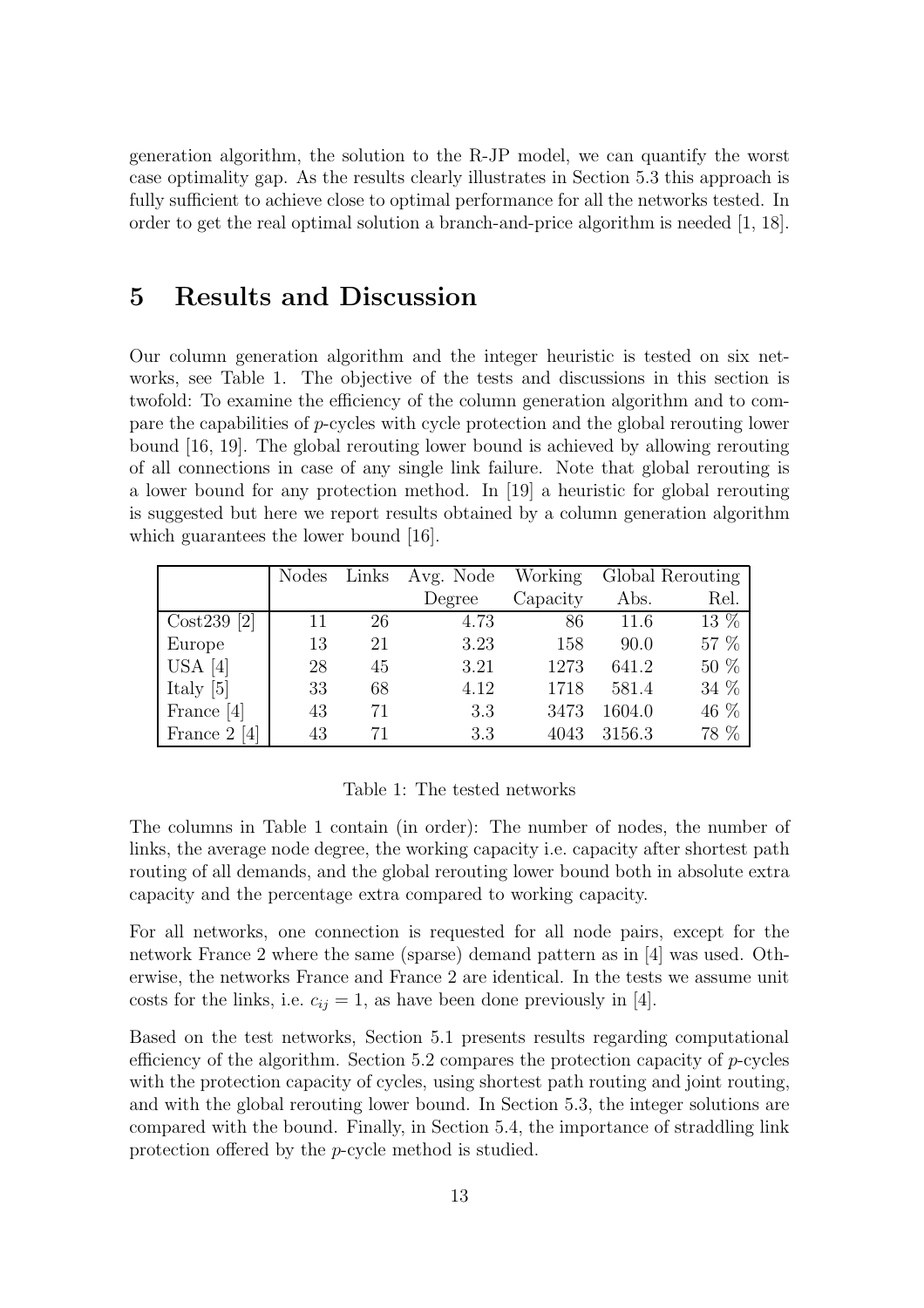## **5.1 Computational Efficiency**

Table 2 presents data regarding the running time of the column generation algorithm. For each network, the total running time, the percentage of the time spent on solving the R-JP problem (including time spent on initialization and path generation), the percentage of the time spent on generating  $p$ -cycles, the percentage of the time spent on obtaining integer solutions, the number of  $p$ -cycles generated (Gen.), the number of p-cycles used in the integer solutions (Used), and the time spent on generating one p-cycle on average. The CPLEX 9.0 solver is used both to solve the R-JP model in the column generation algorithm, to solve the linear programs in the branch-and-cut algorithm for the PCG model, and to obtain the integer solutions of the  $JP(P,R)$ model. The MIP solver generates the integer solutions as described in Section 4.5, but if a provably optimal solution is not found after 30 seconds, the MIP solver is terminated and the best feasible solution found is returned. Preliminary tests show that 30 seconds was sufficient to obtain good heuristic solutions. The computer used was a 1200 MHz SUN Fire 3800 machine.

|          | Total       | $_{\rm JP}$ | <b>PCG</b>  | Integer     |      | $\#p\text{-cycles}$ | Avg. PCG    |
|----------|-------------|-------------|-------------|-------------|------|---------------------|-------------|
|          | Time (sec.) | Time $(\%)$ | Time $(\%)$ | Time $(\%)$ | Gen. | Used                | Time (sec.) |
| Cost239  | 0.4         | $25.0\%$    | 75.0 %      | $0.0\%$     | 8    |                     | 0.04        |
| Europe   | 1.0         | $10.0 \%$   | $90.0\%$    | $0.0\%$     | 10   | 5                   | 0.09        |
| USA      | 44.3        | $2.0\%$     | $30.2\%$    | 67.7 %      | 17   | 11                  | 0.79        |
| Italy    | 160.6       | $3.1\%$     | 78.1 %      | 18.7 %      | 44   | 14                  | 2.85        |
| France   | 360.1       | $2.1\%$     | 96.3 %      | 1.6 $%$     | 43   | 22                  | 8.07        |
| France 2 | 239.2       | $0.7\%$     | 99.1 %      | $0.2\%$     | 41   | 19                  | 5.78        |

Table 2: Computational efficiency

The column generation algorithm terminates in less than 361 seconds for all the test networks. The main part of the running time is spent on generating p-cycles, and to some extend finding an integer solution. The number of generated p-cycles is low, always less than 50, even though the number of possible  $p$ -cycles for example in the France network is at least 500000 [4]. Furthermore only about half of these are used in the integer solutions. The running time may be improved by pre-generating a number of p-cycles e.g. by using the pre-selection methods suggested in [4, 9].

## **5.2 Protection Capacity Efficiency**

In this section, we compare the (integer) solutions for the JP model, the Shortest path routing p-cycle protection (SP) model, the JC model and the Shortest path routing Cycle protection (SC) model. The SP protection method and the SC protection method only allows the demands to be satisfied using one path: The shortest. Hence, the JP model is reduced to contain only the shortest path in the set of paths  $P_{kl}$  for each demand. As mentioned earlier in Section 3, other articles have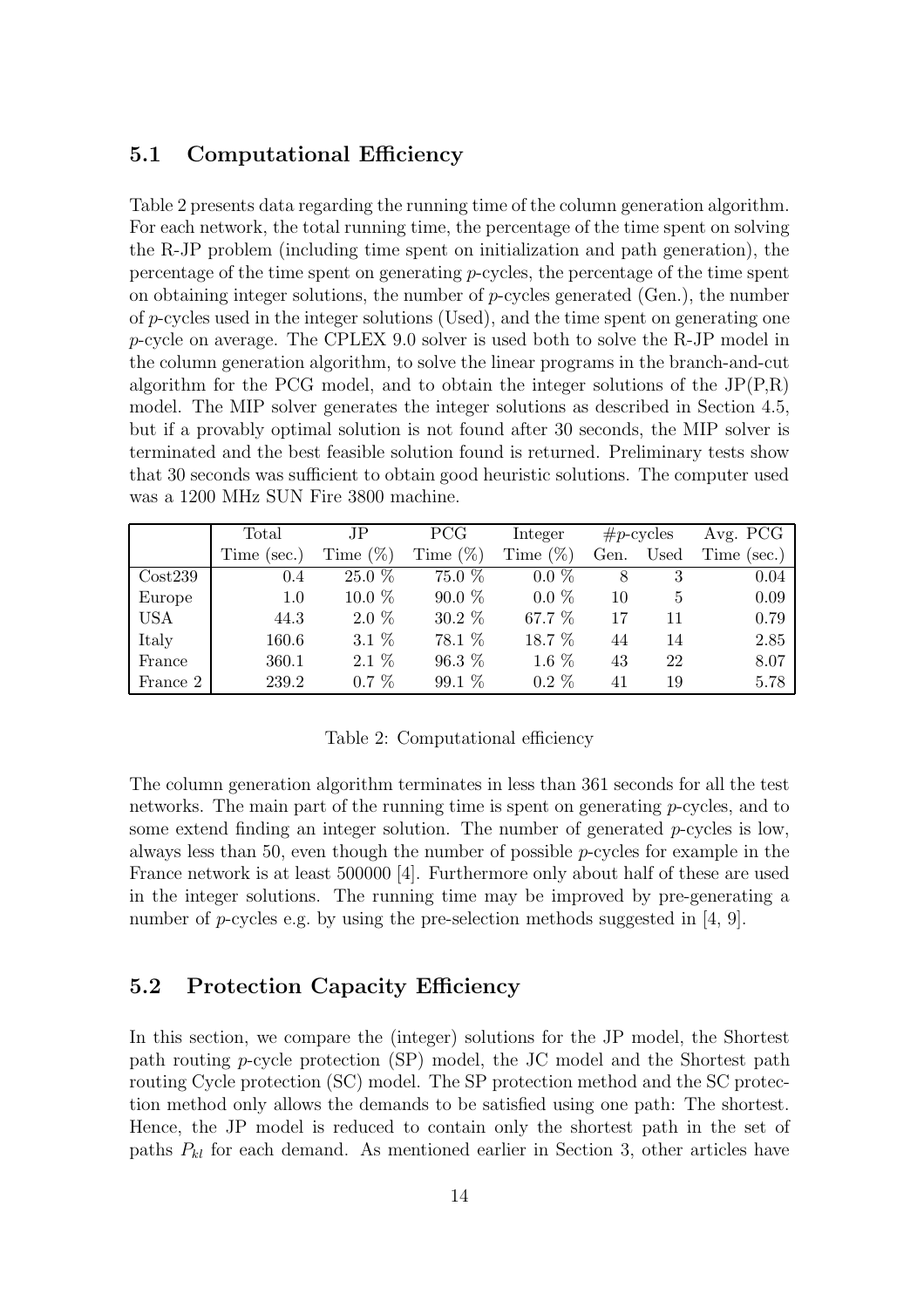considered p-cycle protection assuming a prerouted demand. Thus the comparison between JP and SP is interesting. The cycle protection models are solved using the same column generation algorithm described in Section 4.2, with the modifications described in Section 4.4.1.

For each network in Table 3, the working capacity is given in the first column. The protection capacity in absolute number and relative to the working capacity is given for the integer solutions for the four different models.

|            |         | <i>p</i> -cycle Protection |      |           |      | Cycle Protection |       |           |       |
|------------|---------|----------------------------|------|-----------|------|------------------|-------|-----------|-------|
|            | Working | JP.                        |      | <b>SP</b> |      | $\rm JC$         |       | <b>SC</b> |       |
|            | Abs.    | Abs.                       | Rel. | Abs.      | Rel. | Abs.             | Rel.  | Abs.      | Rel.  |
| Cost239    | 86      | 30                         | 35\% | 37        | 43\% | 90               | 105\% | 94        | 109%  |
| Europe     | 158     | 112                        | 71\% | 147       | 93\% | 162              | 103\% | 182       | 115\% |
| <b>USA</b> | 1273    | 861                        | 68\% | 1064      | 84\% | 1328             | 104\% | 1472      | 116\% |
| Italy      | 1718    | 868                        | 51\% | 1206      | 70\% | 1774             | 103\% | 1892      | 110\% |
| France     | 3473    | 2255                       | 65%  | 2904      | 84\% | 3732             | 107%  | 3954      | 114\% |
| France 2   | 4043    | 3345                       | 83\% | 3470      | 86\% | 4774             | 118\% | 4848      | 120\% |

Table 3: p-cycle and cycle protection efficiency

From Table 3 it is clear that the joint routing and  $p$ -cycle protection method is the most efficient. This method requires between 35% and 83% protection capacity to protect the network. The corresponding cycle protection method requires between 103% and 118% protection capacity. p-cycles are most capacity efficient for the networks with the highest node degree: Cost239 and Italy. The higher density of the networks enables better use of straddling links, which is shown in Section 5.4.

In [14] a number of good arguments against joint routing and protection are given. While we acknowledge these, we find it interesting that savings of  $3\% - 22\%$  of the required protection capacity is possible for  $p$ -cycles. A possible explanation of the improved efficiency of joint routing and protection is offered in Section 5.4. For cycle protection, the total capacity savings are, however, only  $2\% - 12\%$ .

In [4], it is suggested to solve the SP model using p-cycles generated prior to optimization. Results are presented for USA and France 2. For USA, all p-cycles can be enumerated, thus the optimal solution of 1064 is obtained, which coincide with the solution we have obtained. For France 2, all  $p$ -cycles cannot be generated, but by generating 15000, a heuristic solution of 3675 is obtained. For comparison, we obtain a heuristic solution of 3470 using the SP model and a solution of 3345 if joint optimization is applied.

It could be argued that the comparison in Table 3 is not fair, since the percentages are given compared to no protection at all. In Table 4, the global rerouting lower bound [16, 19] is compared to p-cycle protection with and without joint routing. The first column contains the working capacity and the second column the addi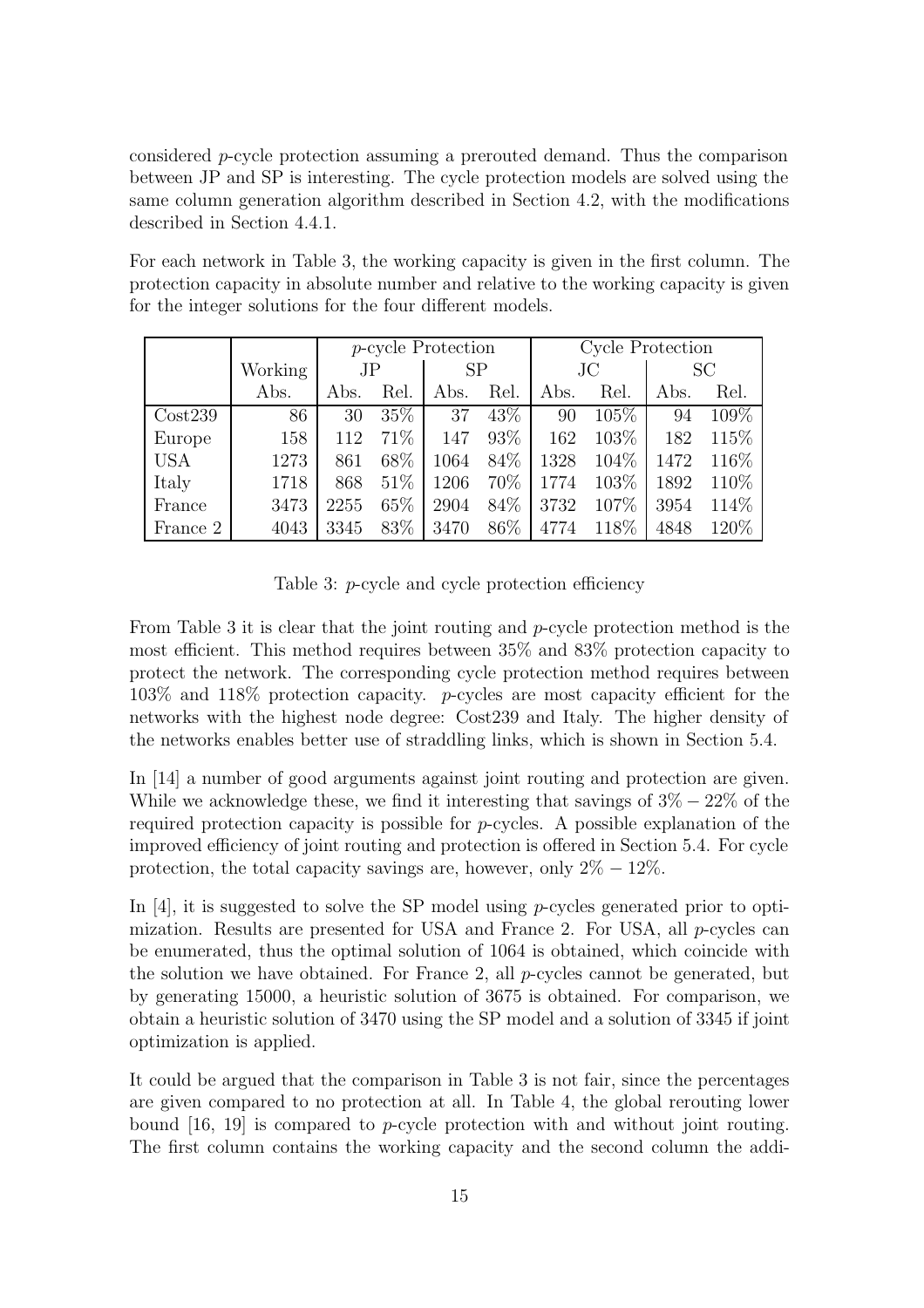tional capacity needed for global rerouting protection. Then follows the protection capacity, the extra capacity compared to the global rerouting lower bound, and the extra capacity in percent of the working capacity for JP and SP.

|            | Working | Global    | JP   |       |           | SP   |       |         |
|------------|---------|-----------|------|-------|-----------|------|-------|---------|
|            |         | Rerouting | Abs. | Extra | Extra $%$ | Abs. | Extra | Extra % |
| Cost239    | 86      | 11.6      | 30   | 18.4  | $21\%$    | 37   | 25.4  | $30\%$  |
| Europe     | 158     | 90.0      | 112  | 22.0  | 14 %      | 147  | 57.0  | 36\%    |
| <b>USA</b> | 1273    | 641.2     | 861  | 219.8 | 17 %      | 1064 | 422.8 | 33%     |
| Italy      | 1718    | 581.4     | 868  | 286.6 | 17 %      | 1206 | 624.6 | 36\%    |
| France     | 3473    | 1604      | 2255 | 651   | 19 %      | 2904 | 1300  | 37%     |
| France 2   | 4043    | 3156.3    | 3345 | 188.7 | $5\%$     | 3470 | 313.7 | 7.8%    |

It is interesting to observe, that at most 21% extra capacity is needed to ensure protection using p-cycles as compared to the global rerouting lower bound. Furthermore, France 2 is only 5% from the global rerouting lower bound. This is due to the sparse demand pattern.

## **5.3 Integer Solution Quality**

Table 5 shows the gap between the lower bound found by the column generation algorithm and the integer solution found by the MIP solver.

|            |          | <i>p</i> -cycle Protection |          | Cycle Protection   |
|------------|----------|----------------------------|----------|--------------------|
|            | JP       | <b>SP</b>                  | $\rm JC$ | - SC               |
| Cost239    | $2.33\%$ | 4.65 $%$                   |          | $5.45\%$ 2.50 $\%$ |
| Europe     | $0.00\%$ | $0.59\%$                   | $0.75\%$ | $0.99\%$           |
| <b>USA</b> | $0.35\%$ | $0.15\%$                   | $0.09\%$ | $0.00\%$           |
| Italy      | $0.81\%$ | $0.11\%$                   | $0.08\%$ | $0.14\%$           |
| France     | $0.15\%$ | $0.01\%$                   | $0.00\%$ | $0.00\%$           |
| France 2   | $0.08\%$ | $0.08\%$                   | $0.04\%$ | $0.03\%$           |

Table 5: Integer gap  $(\%)$  to Column generation lower bound

As can be seen from Table 5, the solutions obtained are within  $1\%$  from optimum for all variants of the algorithms for all networks, except Cost239 where the integer solutions are up to 5.45% from the lower bound. Thus in general the algorithm produces close to optimal solutions.

The Cost 239 network is small, thus all  $p$ -cycles can be generated. Furthermore, the optimal integer solution can be obtained, however the gap is still substantial.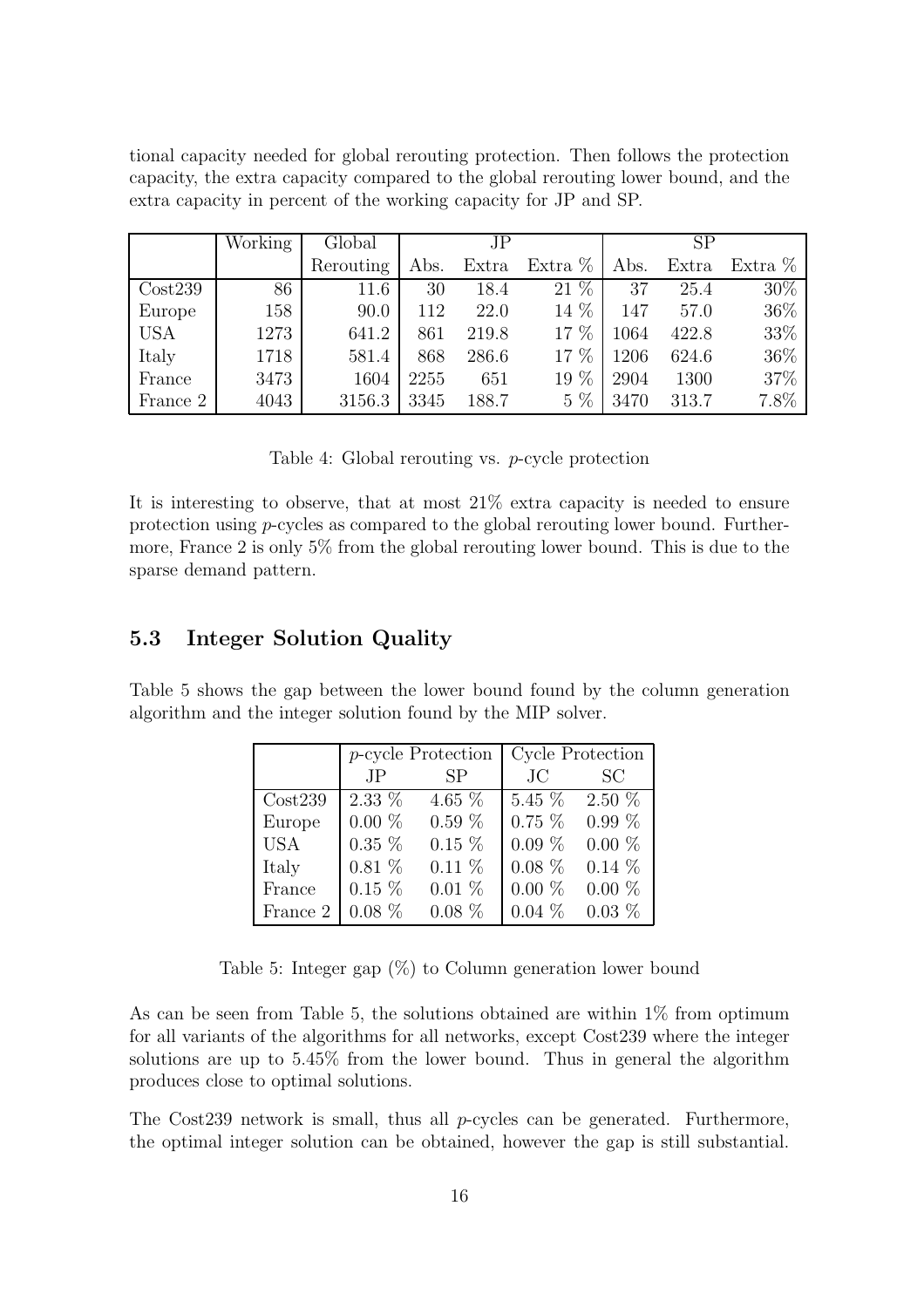Thus, the heuristic solution obtained is good, but the lower bound for Cost239 is significantly worse than for the other networks. This may be caused by the high density of the Cost239 network compared to the other networks.

## **5.4 Straddling Link Protection and Surplus Capacity**

The difference between p-cycles and cycles is in essence the possibility of protecting straddling links. In this section we investigate how much of the protection capacity is straddling protection compared to on-cycle protection. The  $p$ -cycles may be able to protect more working capacity in the link than is actually present. This is denoted surplus capacity. The surplus capacity for a link ij corresponds to the value of the left hand side of inequality (3) and the total surplus capacity is the sum of surplus capacity for all links.

Table 6 compare the on-cycle protection capacity, the straddling protection capacity and the surplus capacity for JP and SP. All capacities are given in percent of the total protection capacity, i.e. on-cycle plus straddling protection capacity. It can

|            |          | JP.        |         | SP       |            |         |  |
|------------|----------|------------|---------|----------|------------|---------|--|
|            | On-cycle | Straddling | Surplus | On-cycle | Straddling | Surplus |  |
| Cost239    | 29 %     | 71 %       | 17 %    | 31 %     | 69 %       | 29 %    |  |
| Europe     | 52 %     | 48 %       | 25 %    | 52 %     | 48 %       | 44 %    |  |
| <b>USA</b> | 52 %     | 48 %       | 20 %    | 56 %     | 44 %       | 33 %    |  |
| Italy      | 39 %     | 61 %       | 18 %    | 43 %     | 57 %       | 39 %    |  |
| France     | 50 %     | 50 %       | 17 %    | 58 %     | 42 %       | 30 %    |  |
| France 2   | 56 %     | 44 %       | 30 %    | 55 %     | 45 %       | 36 %    |  |

Table 6: Pre-configured capacity: On-cycle, straddling and surplus

be seen in Table 6 that for the networks Cost239 and Italy, more than 50% of the protection capacity is straddling protection. For the rest of the networks 40% to 50% is straddling protection. The higher amount of straddling capacity in the networks Cost239 and Italy is due to the higher density of these networks. This also explains the higher capacity efficiency of the p-cycle protection method for these networks in Table 3.

The effect of joint routing and protection only slightly increases the amount of straddling capacity. On the other hand, joint routing and protection significantly decreases the amount of surplus capacity and this seems to be the main reason for the improved capacity efficiency of joint routing and protection.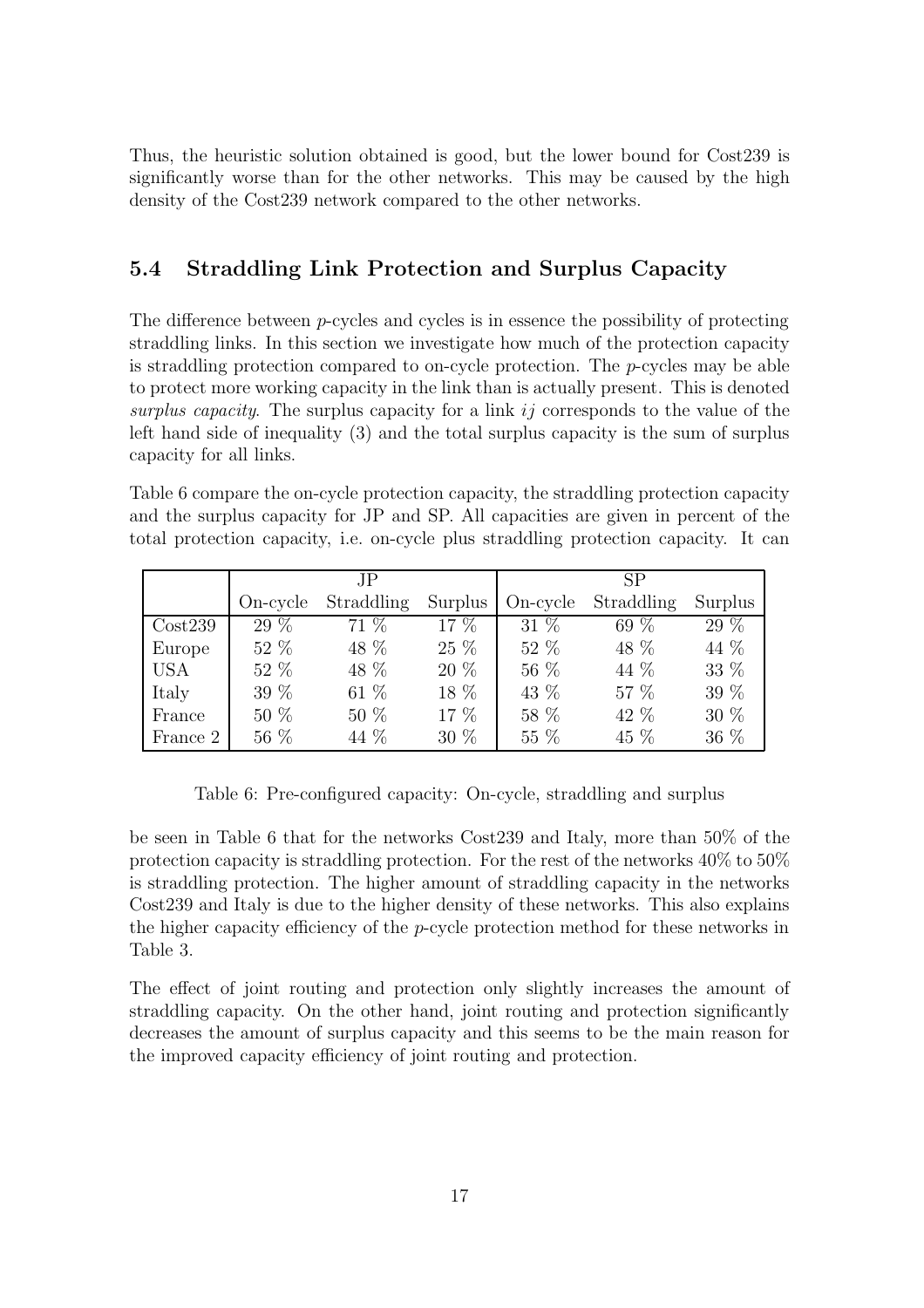## **6 Conclusion**

In this article we have described an integer linear programming model for the problem of jointly routing and protecting a network using p-cycles. A column generation algorithm is implemented to obtain lower bounds. Based on the columns generated, heuristic solutions are found. The gap between the lower bound and the heuristic solution is insignificant.

An experimental study shows that the algorithm obtains better bounds and solutions faster than previously used algorithms. Lower bounds and solutions are found for networks with up to 43 nodes and 71 links in at most six minutes.

The experiments further show that straddling link protection is a valuable addition to cycle protection. Also, joint routing and protection reduce the total capacity usage compared to when routing is predetermined. The gap between the joint routing and protection for p-cycles and the global rerouting lower bound is only  $5\% - 21\%$ , which is quite remarkable since the *p*-cycle protection method is fast.

Based on the integer linear programming model, it is discussed how the protection cost can be taken into account in routing methods. Finally, a new measure of p-cycle efficiency is discussed, which takes the interplay of existing p-cycles into account.

## **References**

- [1] C. Barnhart, E.L. Johnson, G.L. Nemhauser, M.W.P. Savelsbergh and P.H. Vance. Branch-and-price: column generation for solving huge integer programs. Operations Research, 46(3):316–29, 1998.
- [2] P. Batchelor, B. Daino, P. Heinzmann, D.E. Hjelme, P. Leuthold, R. Inkret, G.D. Marchis, H.A. Jager, F. Matera, M. Joindot, B. Mikac, A. Kuchar, H.- P. Nolting, E.L. Coquil, J. Spath, F. Tillerot, B.V. Caenegem, N. Wauters, and C. Weinert. Study on the implementation of optical transparent transport networks in the european environment-results of the Research Project COST 239. Photonic Network Communication 2(1):15–32, 2000.
- [3] T.H. Cormen, C.E. Leiserson and R.L. Rivest. Introduction to Algorithms. McGraw-Hill Book Company, 2th edition, 2001.
- [4] J. Doucette, D. He, W. Grover, and O. Yang. Algorithmic approaches for efficient enumeration of candidate p-cycles and capacitated p-cycle network design. Fourth International Workshop on the Design of Reliable Communication Networks, 212–220, 2003.
- [5] W. Grover, J. Doucette, M. Clouqueur, D. Leung, and D. Stamatelakis. New options and insights for survivable transport networks. IEEE Communications Magazine, 40(1):34–41, 2002.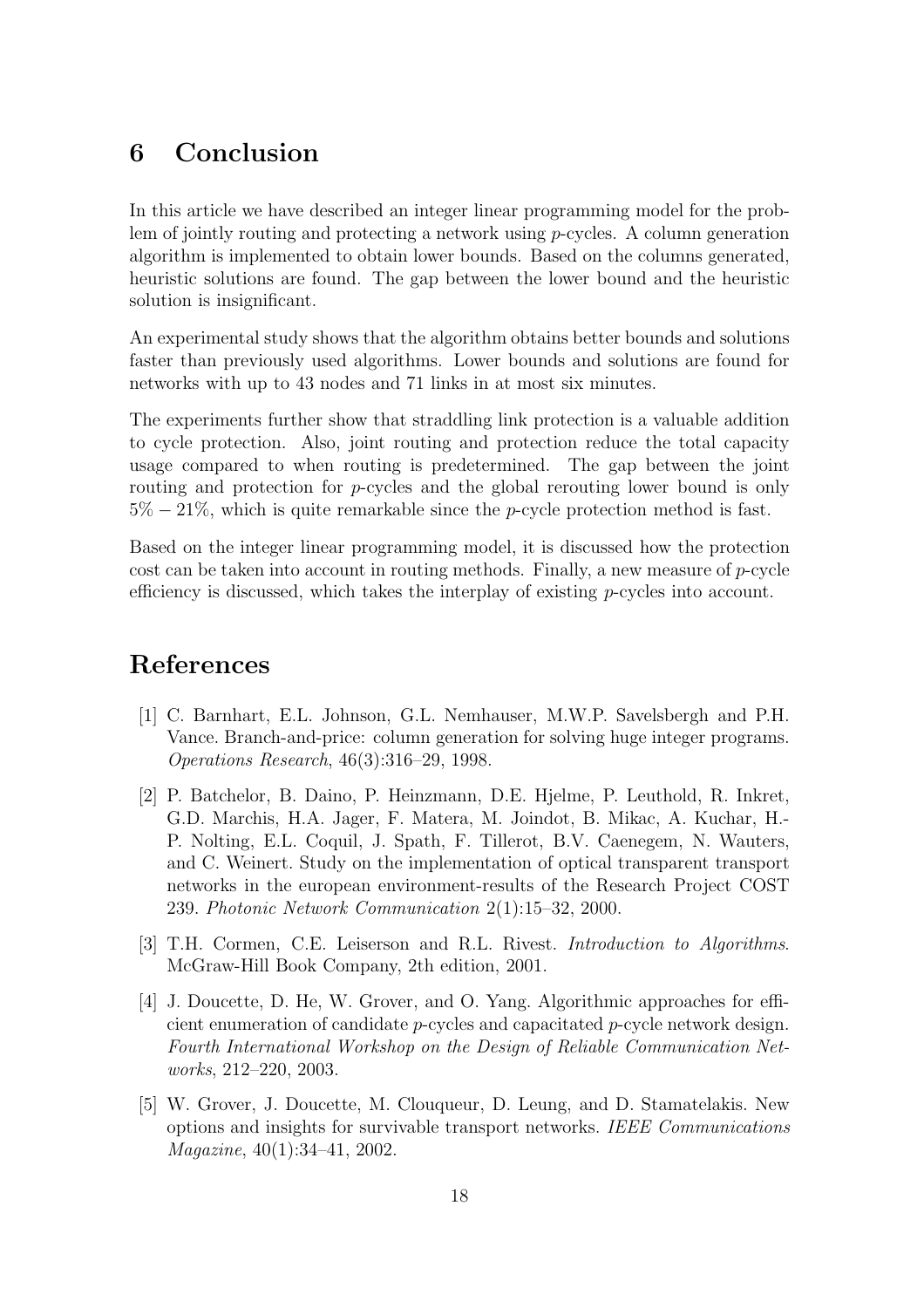- [6] W.D. Grover. Mesh-Based Survivable Networks: Options and Strategies for Optical, MPLS, SONET and ATM Networking, Prentice Hall, 2003.
- [7] W.D. Grover and J. Doucette. Advances in optical network design with  $p$ cycles: joint optimization and pre-selection of candidate  $p$ -cycles. IEEE/LEOS Summer Topical Meeting, WA2–49, 2002.
- [8] W.D. Grover and D. Stamatelakis. Cycle-oriented distributed preconfiguration: ring-like speed with mesh-like capacity for self-planning network restoration. IEEE International Conference on Communications, 1:537–543, 1998.
- [9] J. Kang and M. Reed. Bandwidth protection in MPLS networks using p-cycle structure. Proceedings of the Fourth International Workshop on the Design of Reliable Communication Networks, 356–362, 2003.
- [10] V. Mak and T. Thomadsen. Facets for the Cardinality Constrained Quadratic Knapsack Problem and the Quadratic Selective Travelling Salesman Problem. IMM-Technical Report-2004-19, 2004.
- [11] K. Murakami, and H.S. Kim. Joint optimization of capacity and flow assignment for self-healing ATM networks. IEEE International Conference on Communications, 1:216–220, 1995.
- [12] D. Rajan, and A. Atamtürk. Survivable network design: routing of flows and slacks. In Anandalingam, G and Raghavan, S., editors, Telecommunications Network Design and Management, Kluwer Academic Publishers, 65–81, 2003.
- [13] D. Rajan, and A. Atamtürk. A directed cycle-based column-and-cut generation method for capacitated survivable network design. Networks, 43(4):201–211, 2004.
- [14] D.A. Schupke. An ILP for optimal p-cycle selection without cycle enumeration. Eighth Working Conference on Optical Network Design and Modelling  $(ONDM)$ , 2004.
- [15] D. Stamatelakis and W.D. Grover. Theoretical underpinnings for the efficiency of restorable networks using preconfigured cycles (p-cycles). Communications, IEEE Transactions on 48(8):1262–1265, 2000.
- [16] T. Stidsen. P. Kjærulff. Protection lower bounding through global rerouting. Work In Progress.
- [17] T. Thomadsen and T. Stidsen. (2003) A Branch-and-Cut Algorithm for the Quadratic Selective Travelling Salesman Problem. Submitted for Telecommunication Systems.
- [18] F. Vanderbeck and L.A. Wolsey. An exact algorithm for IP column generation. Operations Research Letters 19(4):151–159, 1996.